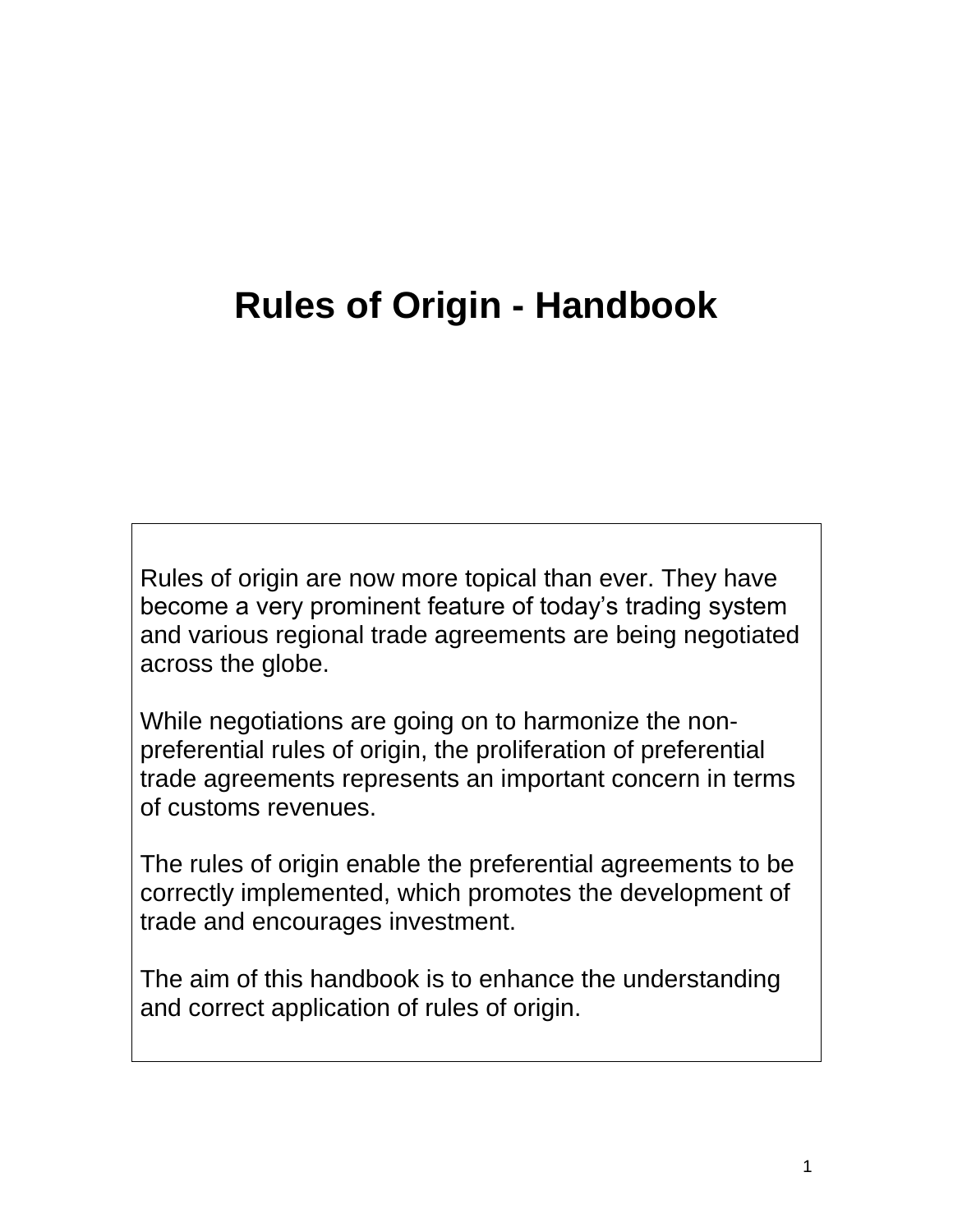## **Background**

Political situation in the WTO Committee on Rules of Origin (CRO) In 1995 the World Trade Organization (WTO) was established via the so-called Marrakech Agreement. One of the annexes to the Marrakech Agreement is the WTO Agreement on Rules of Origin (part of the Annex 1A: Multilateral Agreements on Trade in Goods).

The Agreement on Rules of Origin aims at harmonizing the non-preferential rules of origin, outlines general principles for the making of rules of origin and established two committees, the Committee on Rules of Origin (CRO) and the Technical Committee on Rules of Origin (TCRO). The WTO Members have agreed on the overall agreement and on the exclusion of preferential origin from the harmonization.

The process of the Harmonization Work Programme concerning non-preferential rules of origin has been ongoing since 1995 with an initial deadline for the work to be finalized in 1998. The TCRO deals with certain technical aspects of the rules but does not have the power to conduct real negotiations. The TCRO completed the technical examination in May 1999 and 486 open issues were sent to the CRO for a more political discussion. In July 2002, 348 out of these 486 issues (72 %) were approved by the CRO and 138 issues were still to be resolved.

Among the remaining 138 issues, 93 core policy issues were identified for discussion and decision at the level of the General Council. These significant trade policy issues were thought to be too difficult to be dealt with at the Committee level. The CRO recommended that the General Council focus on the following 12 crucial issues:

- Implication issue: the implication of the implementation is thought to be a major problem. This concerns the scope of implementation of the agreement on rules of origin. The problem is whether the rules of origin shall be applied for all purposes prescribed in Article 1 of the agreement or optionally applied. The implication issue is relevant for anti-dumping measures, origin marking, safeguards etc. Up to now, this issue is deemed to be major barrier to finishing the negotiations.
- Fishing in the Exclusive Economic Zone (EEZ)
- Value added rules
- **Slaughtering**
- Blending of wine or alcohol
- Milk powder (does the origin depend on the milk itself or is transformation into powder enough?)
- Coffee roasting (is roasting enough or does the origin go with the green beans?)
- Production of wine and fruit juices
- Ottawa language
- Dyeing or printing for yarn and fabrics (main focus of dyeing and printing of textile products issue is whether origin will be given to the country which operated dyeing or printing or given to the country which produced yarns or fabrics)
- Refining of oil
- Assembly of machines, vehicles and watches (machinery is one of the main issues)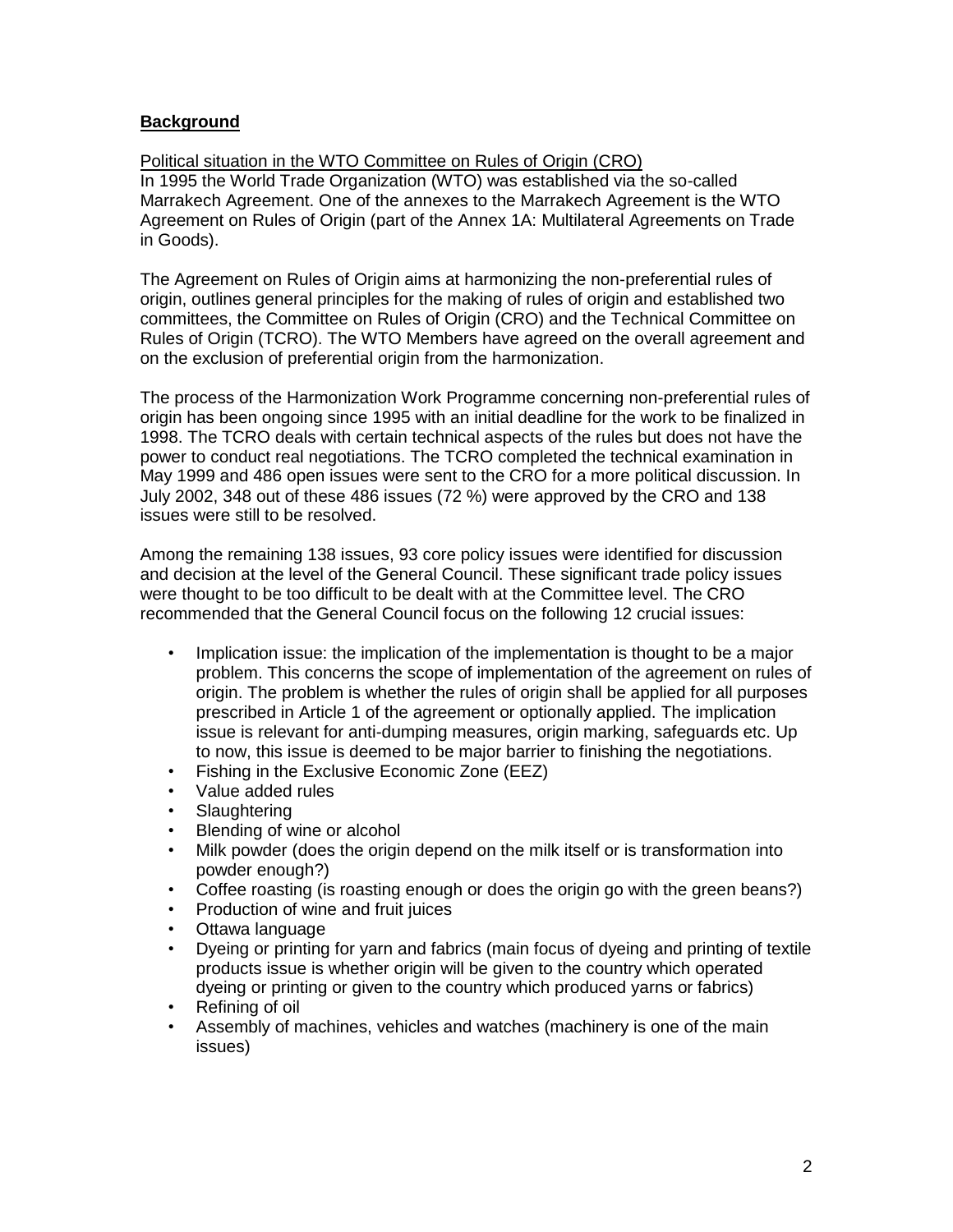The outstanding issues are mainly in the categories of agricultural products, chemicals, textiles and machinery. Footwear has not been well proceeded either. Informally, though, the CRO has approached an agreement on many issues.

An additional problem is the high rates for agricultural products and textile products – these products are very important for developing countries. Negotiations and opinions depend on where a given country is in the process.

In informal consultations the Chairperson of the CRO is currently trying to get consensus of the remaining technical issues.

The General Council has asked the CRO to resolve as much as possible within the technical issues and decided to study the question of implications of the WTO Agreement on Rules of Origin on the other WTO Agreements.

In October 2011 the CRO decided to mandate the WTO Secretariat to initiate the transposition of the results of the Harmonization Work Programme to more recent versions of the HS nomenclature (a so-called technical rectification) and to complete the transposition exercise as soon as possible. The work needs to be gradual; that is, move step by step from one version of the HS to the other (1996, 2002, 2007 and 2012). The initiation of the transposition exercise should not disrupt the continuation of the CRO's technical discussions regarding the harmonization of the non-preferential rules of origin.

#### Trends for the future

#### *WTO perspectives*

In his keynote speech at the WCO Council in June 2011, Mr. Pascal Lamy, Director-General of the WTO, highlighted preferential rules of origin as an area of critical importance. He noted that as long as the origin of a good has a great impact on the duties to be collected, the door is open to fraud. He added that the solution could be to "kill the rules of origin", but that there is a need for these rules in other aspects of trade. Therefore, simplification is the way forward, especially for developing countries.

Mr. Pascal Lamy focused on the WTO initiative "Made in the World" and stated that at present, international trade flows are computed by attributing the full commercial value of a product to the last country of origin. This needs to change as business increasingly locates the different stages of its activities in a way that optimizes its value-addition chain. Therefore, trade flows should be measured in value added instead of gross numbers as it is the case today.

While the WCO recognizes that the new global production chains might give birth to a need for new trade analysis, it is also clear that the WTO initiative is an academic and statistical exercise which serves a different purpose than that of customs administrations.

Measuring trade in value added can be used by countries in their international trade negotiations and might give a more nuanced and balanced calculation of trade balances, but this does not change the origin criteria for imported or exported goods.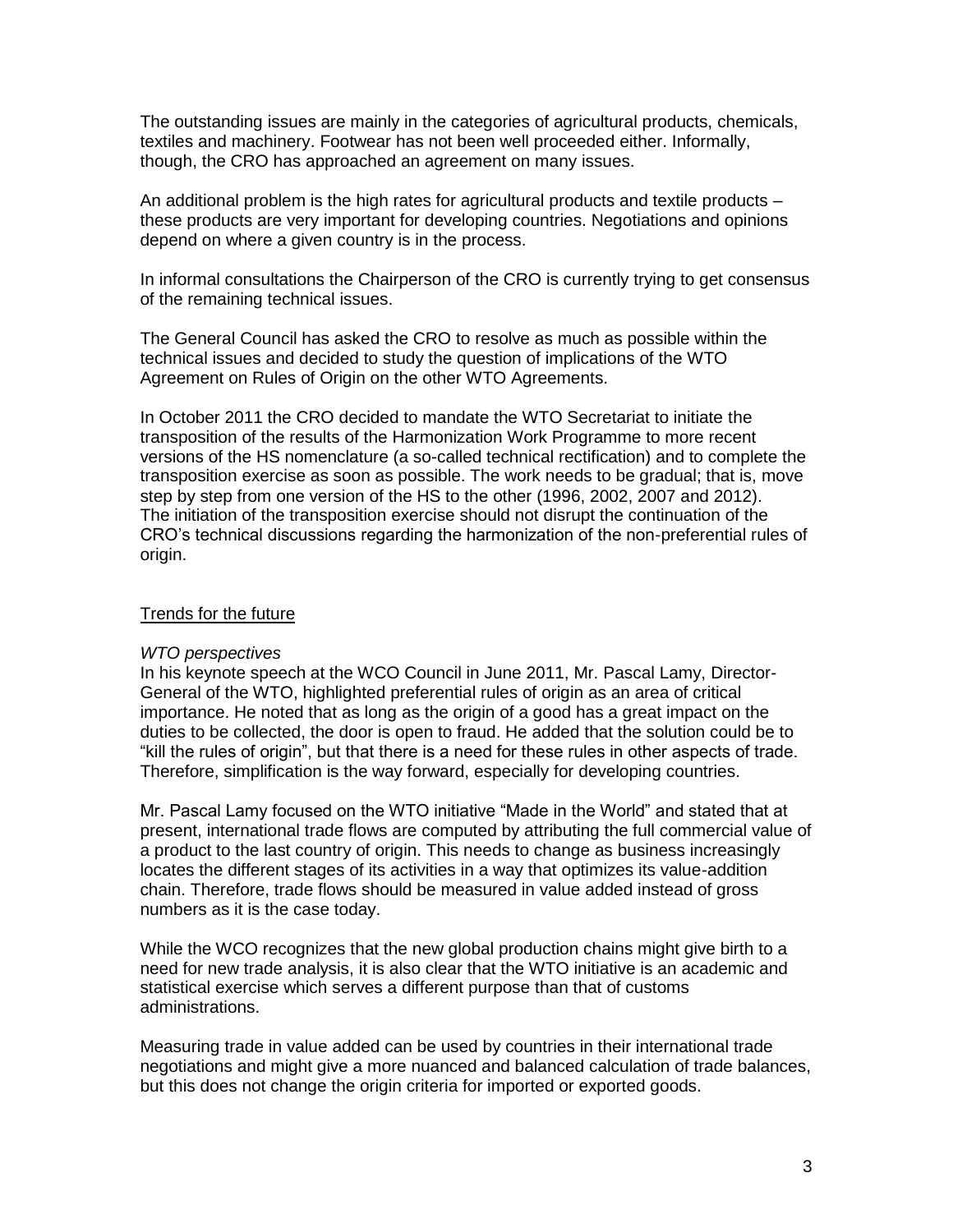Countries might wish to renegotiate the rules of origin in their Free Trade Agreements (FTAs) in order to take account of the changes in the production lines, but rules of origin will still be needed for the customs clearance at the same level as the classification and the valuation of the good.

Moreover, the negotiations on the harmonization of non preferential rules of origin among WTO members clearly show the difficulties for the parties to agree on origin criteria adapted to the actual global production.

#### *Proliferation of Free Trade Agreements*

Rules of origin are now more topical than ever. They have become a very prominent feature of today's trading system and various regional trade agreements are being negotiated across the globe. The rules of origin enable the preferential agreements to be implemented, which promotes the development of trade and encourages investment.

At present more than 300 free trade agreements are in force around the world and around 100 more are in the stage of negotiation or ratification.

The increasing growth in the number of preferential trade agreements with their manifold rules of origin is a source of concern for WCO Members and private operators.

The application of rules of origin should not create new administrative burdens neither for international trade operators nor for Customs administrations. On the contrary, simplification measures should be investigated. In respect of the spirit of the Kyoto Convention a balance should be struck between the needs of Customs administrations and the measures to facilitate trade.

The proliferation of preferential trade agreements and the replacement of unilateral market access for developing countries with reciprocal market access within the framework of e.g. Economic Partnership Agreements represent an important concern in terms of customs revenues for developing countries. Therefore, the need for technical assistance in the administration and management of rules of origin – both in preferential and non-preferential areas – is increasing and the activities carried out by the WCO Secretariat are getting more and more significant.

As part of the WCO Origin Action Plan, the WCO has developed a database of free trade agreements and a comparative study on preferential rules of origin.

#### *Certificates of origin*

Preferential certificates of origin are delivered by the competent authorities of countries or entities having signed a preferential trade agreement. However, delivery of certificates of origin requires:

- legal ability to deliver certificates of origin
- good knowledge of the rules conferring origin to the goods
- powers to inflict sanctions on origin offences.

There is no standardization in the way to use and apply preferential origin evidence and significant differences exist for the issuance of preferential origin evidence which can be done by Customs, Ministries of Trade, Industry, Commerce or Agriculture etc., authorized exporters, other private bodies or authorities or in some countries by Chambers of Commerce.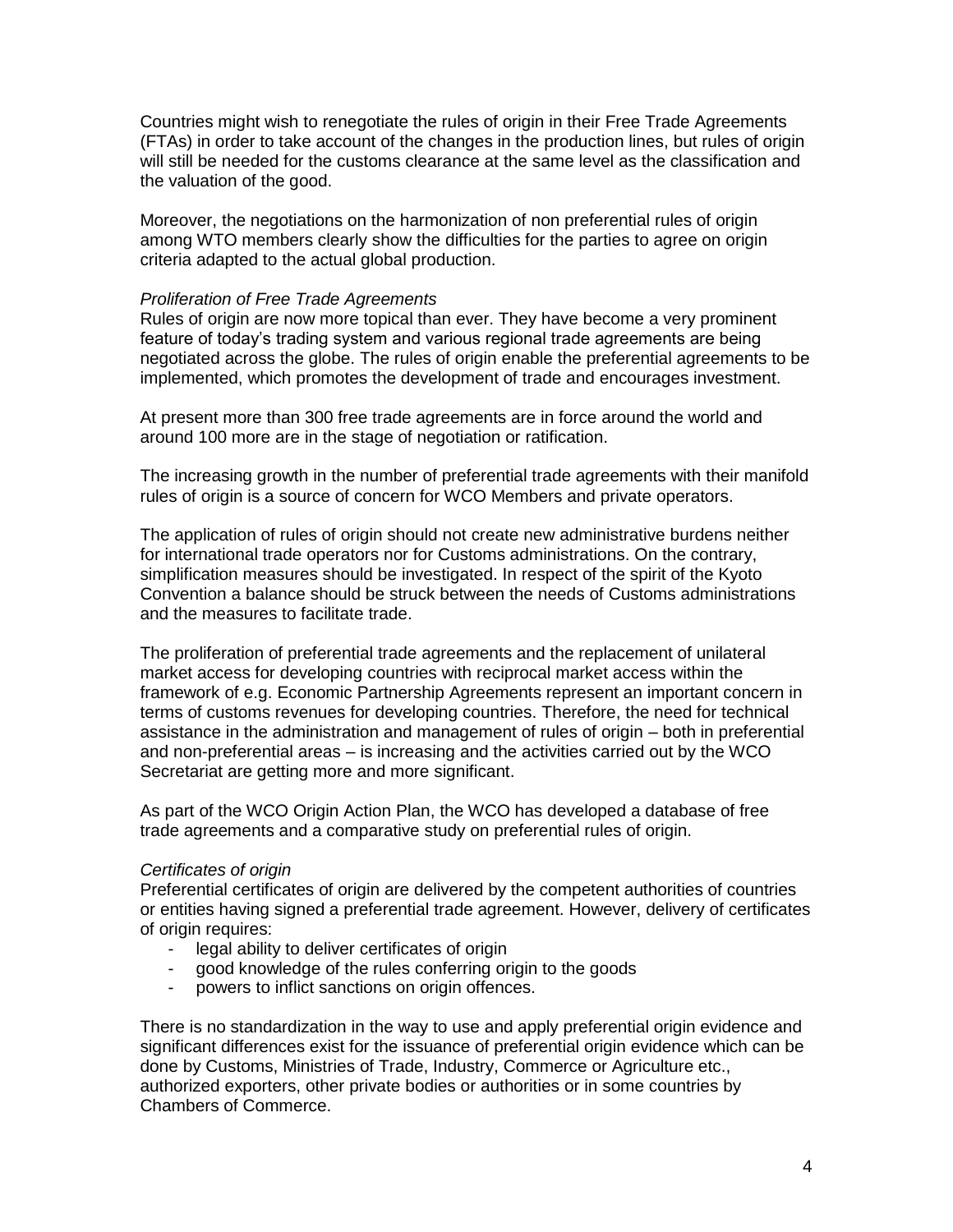Exporters may also be allowed to declare the origin of the goods for example for frequent consignments of a certain amount on the invoice itself.

The management of documentary evidence of origin remains an issue of the sovereign states which is outlined in the individual preferential trade agreements.

The harmonization of non-preferential rules of origin is not yet completed and there is, thus, no international instrument to handle documentary evidence in the domain of nonpreferential origin. This means that the probative value of non-preferential origin evidence cannot be guaranteed and the certification of non-preferential origin by a country can merely serve as an indication for other countries, since each country maintains its own non-preferential rules.

The current economic situation has prompted countries and private companies to rethink the way to do business. They are concerned about increasing costs and are striving to limit these to the minimum possible. Studies have revealed that origin certificates cost about 5% of the goods' value. Certain preferential trade agreements are no longer used for preferential market access due to the high costs for issuance, and importers prefer to pay the most-favored-nations (MFN) duty instead of requesting preferential treatment with submission of a proof of origin.

Another relevant issue relating to certification of origin is the issuing of electronic certificates (e-certificates). This new trend is mostly used for non-preferential origin, but e-certificates are features in a growing number of new free trade agreements as well. Some FTAs operate with "no certificate" leaving it to the importer or exporter to issue an origin declaration instead.

#### *Verification of origin*

With the proliferation of preferential rules of origin there is an increasing risk of mismanagement of preferential trade agreements and rules of origin. This may lead to refusal of the requested exemption from customs duties or to the payment of penalties. In order to control the accuracy of the proof of origin there is a need for administrative cooperation between the exporting and importing country.

To ensure an efficient control and application of rules of origin, compliance operations are also carried out by Customs Administrations as part of their normal risk assessment programs which require that risky transactions be examined in depth by way of post audit verifications. In case of origin offences, accountability must be established and penalties paid.

The WCO Revenue Package Action Plan for an effective and efficient collection of revenues was adopted by the WCO Policy Commission in December 2010. The origin part of this Action Plan includes the development of Guidelines on Origin Verification, which have been adopted by the Permanent Technical Committee in March 2012 and will be presented to the WCO Council in June 2012 for final adoption.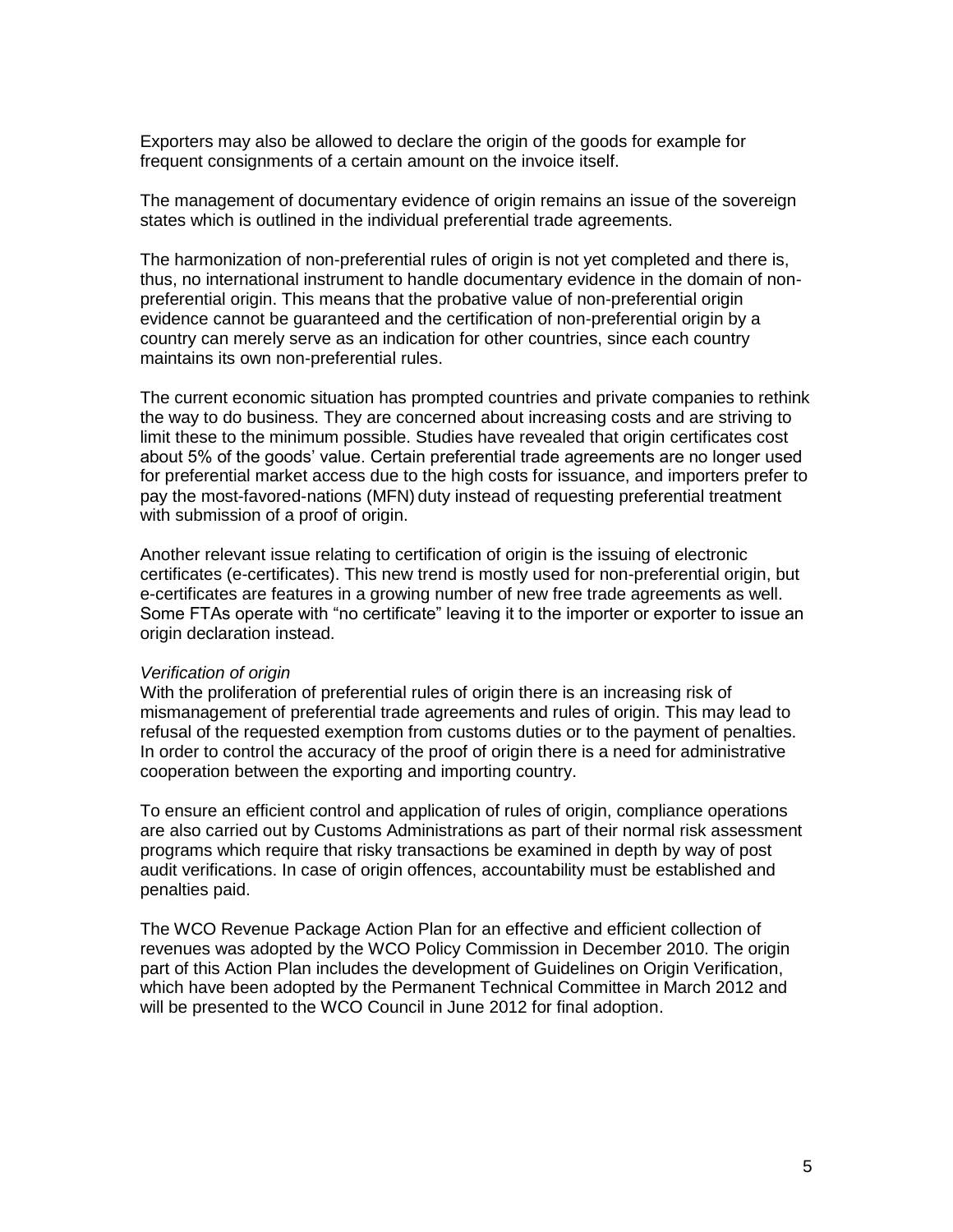# **1. Introduction**

## 1.1. Definition of rules of origin

There may be several ways to define rules of origin. The International Convention on the Simplification and Harmonization of Customs Procedures (so-called Kyoto Convention which entered into force in 1974) defines rules of origin as follows:

"The specific provisions, developed from principles established by national legislation or international agreements applied by a country to determine the origin of goods." (Annex D, currently Annex K to the Revised Kyoto Convention).

The Agreement on Rules of Origin (Annex 1A to the Marrakech Agreement establishing the World Trade Organization in 1995) provides a useful definition for the Harmonized Non-Preferential Rules of Origin and for the Preferential Rules of Origin:

"Non-Preferential Rules of Origin shall be defined as those laws, regulations and administrative determinations of general application applied by any Member to determine the country of origin of goods" (Article 1.1).

"Preferential Rules of Origin shall be defined as those laws, regulations and administrative determinations of general application applied by any Member to determine whether goods qualify for preferential treatment under contractual or autonomous trade regimes leading to the granting of tariff preferences going beyond the application of paragraph a of Article 1 of GATT 1994" (Annex II, Paragraph 1).

#### 1.2. Role of rules of origin

The basic role of rules of origin is the determination of the economic nationality as opposed to the geographical nationality of a given good. There are several mandatory legal or administrative requirements to observe when goods are traded on the international market. This is necessary for the implementation of various trade policy instruments such as imposing import duties, allocating quotas or for the collection of trade statistics.

The determination of the country of origin is the last step in the customs clearance procedures, the first steps being the classification of the goods and the determination of the value of the goods. The classification and valuation are important *per se* for the customs clearance, but these are also the basic tools for the determination of the country of origin of goods in the sense that the rules of origin are product specific rules linked to specific HS codes, and that in order to assess if value added rules are fulfilled, the composition of the customs value is needed.

# **2. Rules of origin and trade policy**

The rules of origin are used as an important trade measure. They do not constitute a trade instrument by themselves and are not to be used to pursue trade objectives directly or indirectly or as a policy measure. The rules of origin are used to address different commercial policy instruments and they can be used to attain specific purposes of national or international policies.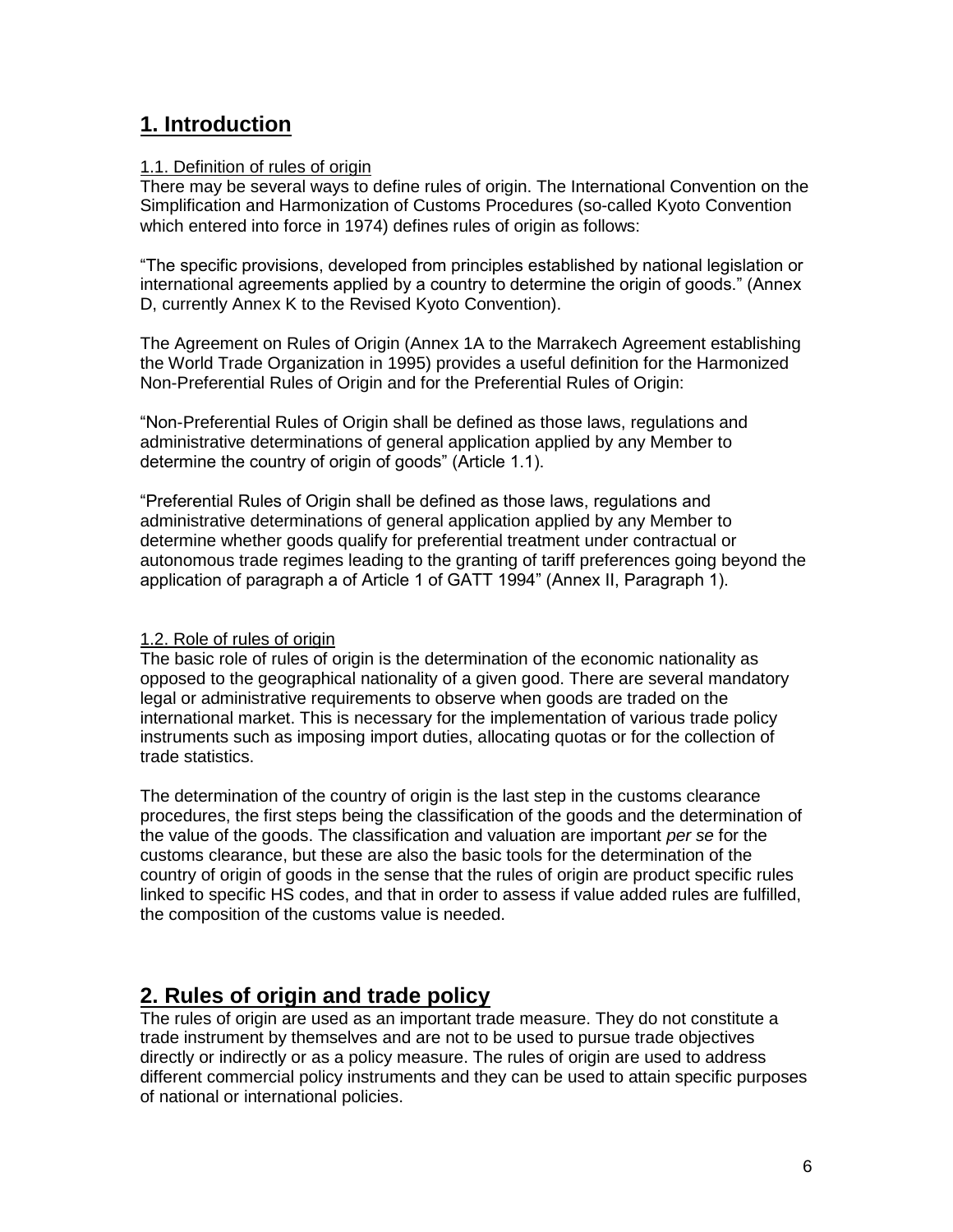There might be consequent potential for abuse. It is therefore useful to identify the different types of discriminatory trade measures where an origin determination is required:

- Measures designed to correct "unfair trade" (e.g. imposition of anti-dumping or countervailing duties against imported products causing material injury to domestic industry)
- Measures designed to protect local industry (e.g. safeguard measures to protect against an unforeseen increase of imported products causing serious injury to a specific domestic industry)
- Measures designed to give preference to products from developing countries or from beneficiary countries in regional cooperation agreements (e.g. GSP schemes, Free Trade Agreements or Customs Unions)

In addition, rules of origin are used:

- To administer "buy national" policies (e.g. discriminatory government procurement procedures and practices for adjusting balance of payment with specific countries)
- To control access to the domestic market by foreign exporters (e.g. discriminatory quantitative restrictions which are imposed as a result of safeguard measures, or tariff quotas which are allocated to supplying countries of specific products such as textiles)
- To implement environmental or sanitary measures (e.g. preventing the import of contaminated foodstuff or plants from a specific country, preventing the import of nuclear and hazardous material and their waste)
- To ensure national security or political policy (e.g. control of trade in strategic weapons or specific products to which sanctions are applied)

# **3. Economic consequences of rules of origin**

#### 3.1. Effects to international trade

#### 3.1.1. Allocation of resources

From an economic point of view, it is assumed that by minimizing restrictions, free trade (i.e. liberalism) will produce an economically efficient allocation of resources. According to the free trade assumption based on the comparative advantage<sup>1</sup>, protective

If there is one position on which virtually all economists agree, it is that free trade is almost always better that protection. The argument of free trade is based on the theory of comparative advantage, which is one of the oldest theories in economy, usually ascribed to David Ricardo (early 19<sup>th</sup> century). In essence, the theory of comparative advantage says that it pays countries to trade because they are different. It is impossible for at country to have no comparative advantage in anything. It may be the least efficient at everything, but it will still have a comparative advantage in the industry in which it is relatively least bad. And even if a country were the most efficient in every industry, giving it an absolute advantage in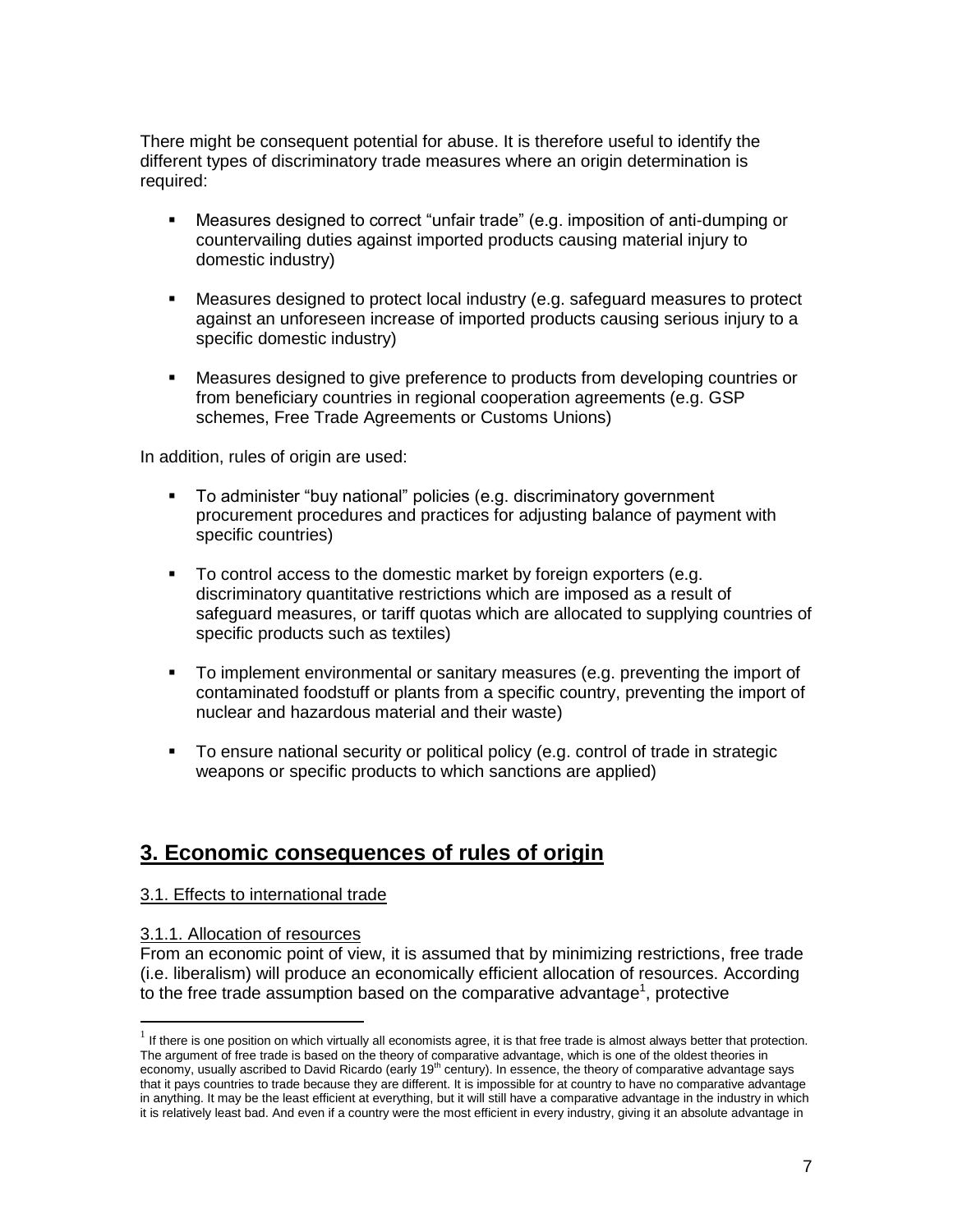impediments will produce a less efficient outcome in trade. This would be the case if rules of origin are used as an instrument to reinforce protectionist measures.

However, if one assumes that world trade is imperfectly competitive, trade restrictive measures may then be employed for strategic policy purposes. Rules of origin can be constructed in such a way as to ensure that "helpful" trade policy measures are actually effective (e.g. trade effect of Free Trade Agreement), without the rules of origin being a burden to trade.

#### 3.1.2. Trial of correction against already distorted market

If "unfair trade" (e.g., dumped or subsidized goods) is distorting the market so that the result is not an efficient distribution of production and trade according to the comparative advantage, discriminatory counter-action may be justified. In this case strictly defined origin requirements can reinforce the measures designed to correct this market distortion.

However, in the way they are actually implemented, rules of origin even for justified protectionist measures might be doing more than just correcting a distortion through diverse interpretations of rules of origin and might in some cases be seen as Non Tariff Barriers (NTB) to trade.

#### **3.2. Effects to investment**

#### 3.2.1. Artificial encouragement for inward investment

Restrictive origin and anti-circumvention regulations can affect investment flows since they might lead to excessive investments in the territories of major importers to satisfy local content requirements either deriving from an undertaking to the host government or to meet the origin criteria.

Inward investment assistance and other forms of artificial encouragement that lead to import substitution can have further economically inefficient consequences. The resultant lack of competition from more efficiently manufactured imported products and disappearance of the previous local competitors tend to price these products out of their markets.

#### 3.2.2. Resulting in over-investment

By segmenting markets and establishing production capacity in each of them, global capacity can outstrip the total demand, and underutilization of individual plants can reduce or even negate the benefits that can be expected from economic advantages of scale.

Local content and origin requirements can therefore lead to investment that otherwise, on solely commercial grounds, might not have been economically justifiable.

 $\overline{a}$ everything, it could not have a comparative advantage in everything. In some industries its margins would be more impressive than in others.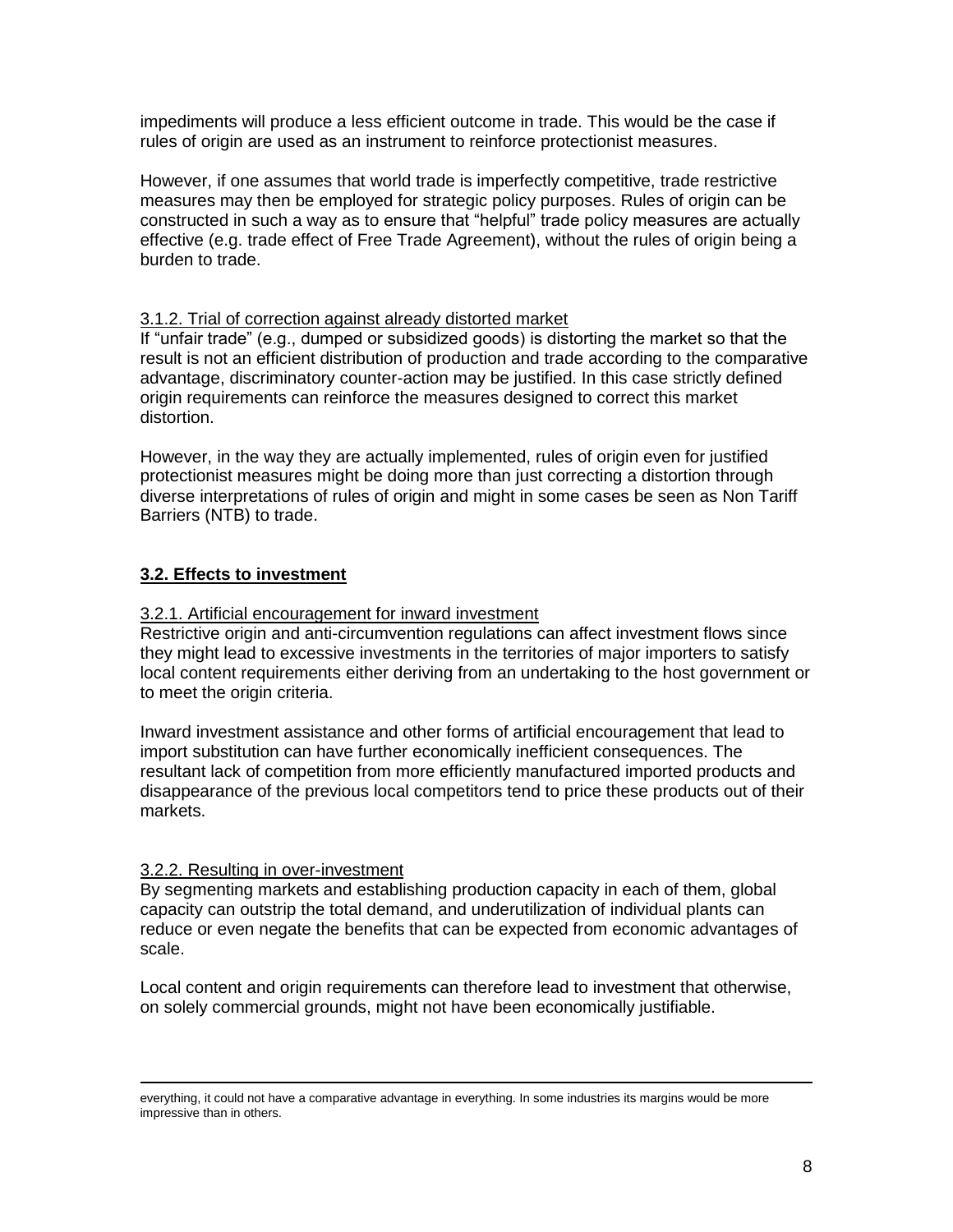## **3.3. Effects to industrial structure**

#### 3.3.1. Localization of the final stage of production

In industries that depend on exports and where origin is considered important for the product being manufactured, a bias toward the stage of production that is emphasized in relevant origin rules might occur.

If it is assumed that the current rules of origin are predominantly based on the criteria of substantial transformation (especially, change in tariff classification), rules of origin prefer the stage of final production to that of intermediate production which essentially represents component production.

Widespread use of the substantial transformation criteria to satisfy origin requirements might give greater importance to the last stage in the global production process rather than to the consideration of comparative advantage.

#### 3.3.2. Less resources on Research and Development

If it is assumed that research and development are mainly related to the first stage of production and increasingly technology is built into components rather than being an element in the final manufacturing stage, research and development, technology and capital investment could be regarded as less important factors than the substantial transformation of the products concerned.

# **4. Origin criteria**

There are two basic criteria to determine the country of origin of goods. These are:

- Wholly obtained criterion, and
- Substantial/sufficient transformation criterion.

## 4.1. Wholly obtained goods

Wholly obtained goods are: goods naturally occurring; or live animals born and raised in a given country; or plants harvested in a given country; or minerals extracted or taken in a single country. The definition of wholly obtained also covers goods produced from wholly obtained goods alone or scrap and waste derived from manufacturing or processing operations or from consumption.

#### 4.2. Substantial/sufficient transformation

There are three major criteria to express a substantial/sufficient transformation:

a. A criterion of a change in tariff classification

A good is considered substantially transformed when the good is classified in a heading or subheading (depending on the exact rule) different from all nonoriginating materials used.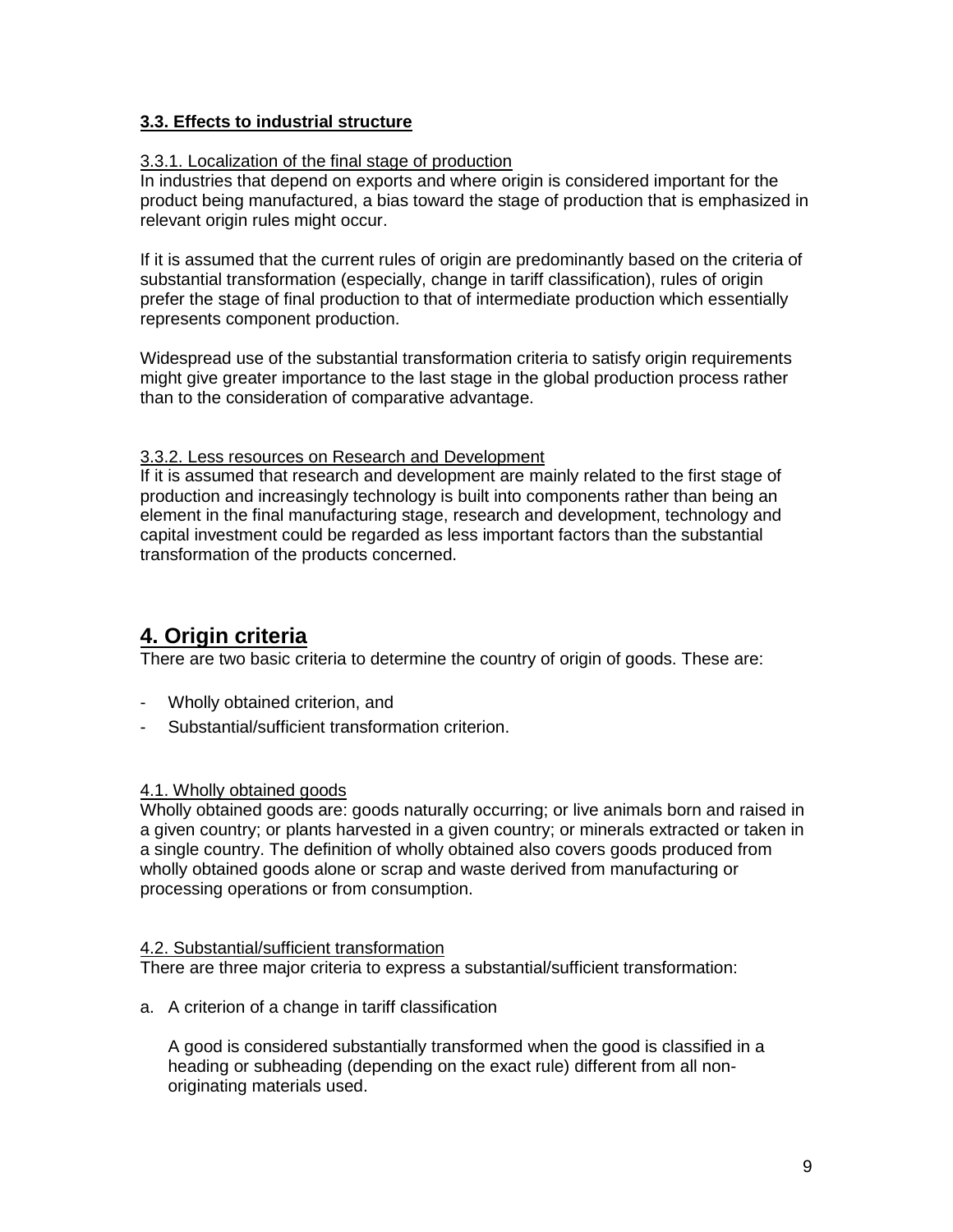Example:

| 2523.10 | Cement clinkers  | стн |
|---------|------------------|-----|
|         | Portland cement: |     |

Merits: Simplicity and predictability. The Harmonized System (HS) is designed to be a multi-purpose nomenclature and has been established as *a common Customs language*. Traders and customs officers are familiar with the HS.

Demerits: In some HS chapters extensive knowledge is needed. Although being a multi-purpose nomenclature, the HS is not always suitable for origin determination purposes.

b. A criterion of value added (ad valorem percentages)

Regardless a change in its classification, a good is considered substantially transformed when the value added of a good increases up to a specified level expressed by ad valorem percentage. The value added criterion can be expressed in two ways, namely a maximum allowance for non-originating materials or a minimum requirement of domestic content.

Example:

| 85.29   Parts suitable for use solely or principally with the   45% value |            |
|---------------------------------------------------------------------------|------------|
| apparatus of headings Nos. 85.25 to 85.28.                                | added rule |

Merits: Suitable for addressing certain goods which have been further refined or value-added, despite the unchanged classification. The value provides a simpler threshold than manufacturing or processing operations.

Demerits: Lack of predictability and consistency due to currency fluctuation and possible exposure to transfer pricing. Difficulty to calculate the real value of the good.

c. A criterion of manufacturing or processing operations (technical requirement)

Regardless a change in its classification, a good is considered substantially transformed when the good has undergone specified manufacturing or processing operations.

Example:

| ex70.01(a) | - Cullet and other waste<br>and scrap of glass | The origin shall be the country of<br>cullet and other waste and scrap of<br>glass where the goods are derived or<br>collected from manufacturing or<br>processing operations or from<br>consumption |
|------------|------------------------------------------------|------------------------------------------------------------------------------------------------------------------------------------------------------------------------------------------------------|
|------------|------------------------------------------------|------------------------------------------------------------------------------------------------------------------------------------------------------------------------------------------------------|

Merits: A more technical, objective criterion.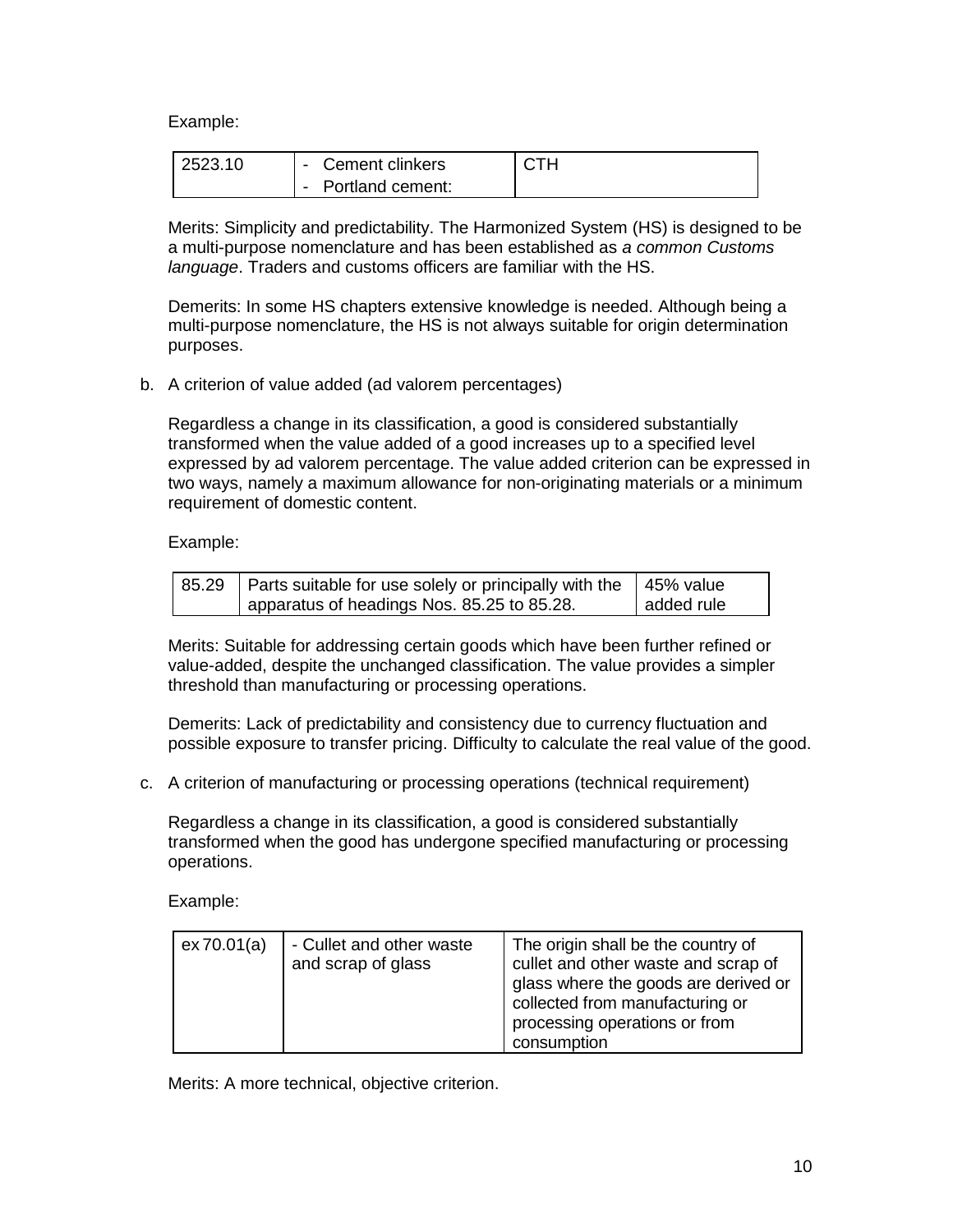Demerits: Need for frequent modifications to catch up with technological developments. To be precise, longer and more detailed texts are needed.

#### 4.3. Minimal operations

A reverse form of the specific manufacturing operations above can be found in the Agreement on Non-Preferential Rules of Origin as well as in many preferential trade agreements, whereby specifically identified manufacturing operations are insufficient to confer origin (e.g. labeling, packaging or assembly).

#### 4.4. De minimis or tolerance rule

The *de minimis* or tolerance rule permits a specific share (often between 10% and 15%) of the value or volume of the final product to be non-originating without the final product loosing its originating status. In some agreements, the components to which the rule applies are specifically identified. Alternatively, there may be a negative list of components that may not be included in the allowance or a list of products (e.g. HS Chapters) to which the tolerance rule does not apply.

# **5. Non-preferential rules of origin**

A need for countries to distinguish the non-preferential origin of a product exists in WTO terms if the countries wish to apply WTO rules on anti-dumping duties, countervailing measures, safeguard measures or origin labeling. Otherwise, non-preferential origin is only important for the collection of trade statistics.

Actually, only 83 countries currently (March 2012) have non-preferential rules of origin in their legislation, and in some cases these consists of only a line or two of text.

#### 5.1. The WTO Agreement on Rules of Origin

The absence of a clear and binding multilateral discipline in the field of rules of origin has been one of reasons for opening the way to the utilization of rules of origin as trade policy instrument. The growing concern over the trade policy implications of the rules of origin ultimately generated the efforts which matured in the long-awaited multilateral discipline.

The WTO Members, desiring to ensure that rules of origin do not in themselves create unnecessary obstacles to trade, agreed to establish the Agreement on Rules of Origin as part of the Marrakech Agreement establishing the WTO in 1995. Until the finalization of the harmonization of the rules of origin all WTO Members can apply their own nonpreferential rules of origin. The complexities of national rules lead to complications and increased costs both for customs administrations and for the business community.

Before the development of the WTO Agreement on Rules of Origin, Annex D of the Kyoto Convention (now Specific Annex K of the Revised Kyoto Convention) of the Customs Co-operation Council (now WCO) was the only existing international convention mentioning the rules of origin. Only about 20 countries had formally acceded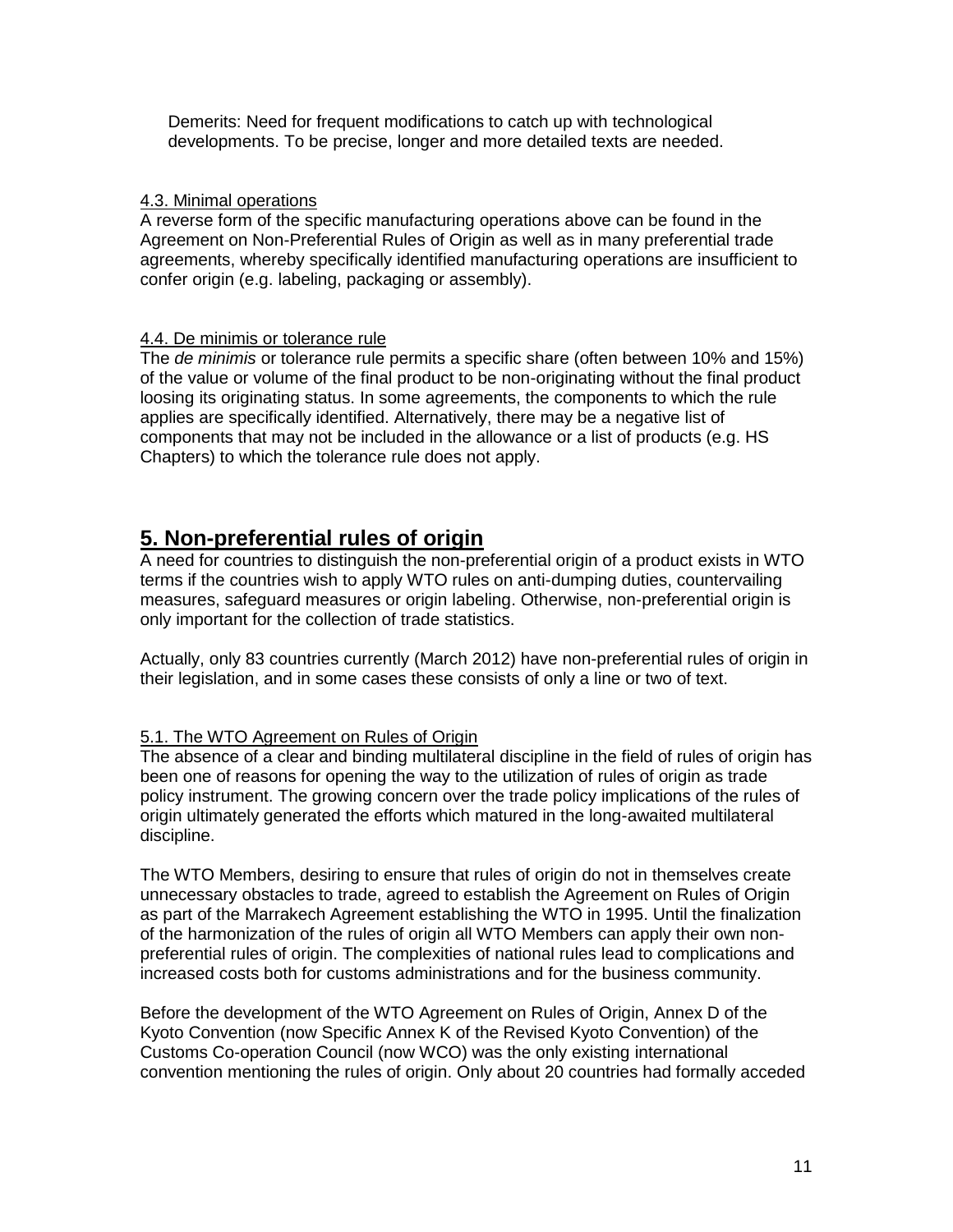to the Kyoto Convention. It was finally resolved that there was an urgent need for harmonization of the rules of origin.

The agreement clarifies that the rules of origin are not to be used as instruments to pursue trade objectives directly or indirectly and they shall not themselves create restrictive, distorting or disruptive effects on international trade (Article 2 (b) and (c) and Article 9 (d) of the Agreement on Rules of Origin).

All Members of the WTO including any new Members will apply the harmonized rules of origin as part of the package of membership, when these rules enter into force. They will bring uniformity as to how the origin of a specific product is determined and how the rules are applied.

# 5.1.1. Objectives and principles of the Agreement on Rules of Origin

The objectives and principles of the Agreement on Rules of Origin are:

- To develop clear and predictable rules of origin
- To facilitate the flow of international trade
- Not to create unnecessary obstacles to trade
- Not to nullify nor impair the rights of Members under GATT 1994
- To provide transparency of laws, regulations, and practices regarding rules of origin
- To ensure that rules of origin are prepared and applied in an impartial, transparent, predictable, consistent and neutral manner
- To make available a consultation mechanism and procedures for the speedy, effective and equitable resolution of disputes arising under the Agreement
- To harmonize and clarify non-preferential rules of origin

#### 5.1.2. Scope of Application of Rules of Origin

The non-preferential rules of origin are not related to contractual or autonomous trade regimes leading to the granting of tariff preferences. They are used in the application of:

**Nost-favored-nation treatment (MFN)** 

In the WTO, most-favored-nation means that each member country has to treat all its fellow-members equally – whether rich or poor, weak or strong. If one member country grants a special favor (such as a lower duty rate for an imported product) to another member, that favor also has to be granted to all other WTO members so that they are all equally "most-favored". This kind of nondiscrimination is one of the most important principles of the WTO trading system, and is covered in Article 1 of the GATT 1994.

Some exceptions are allowed, though. For example, countries within a region can set up a free trade agreement that does not apply to goods from outside the group. Or a country can raise barriers against products from specific countries if these goods are considered to be traded in an unfair manor.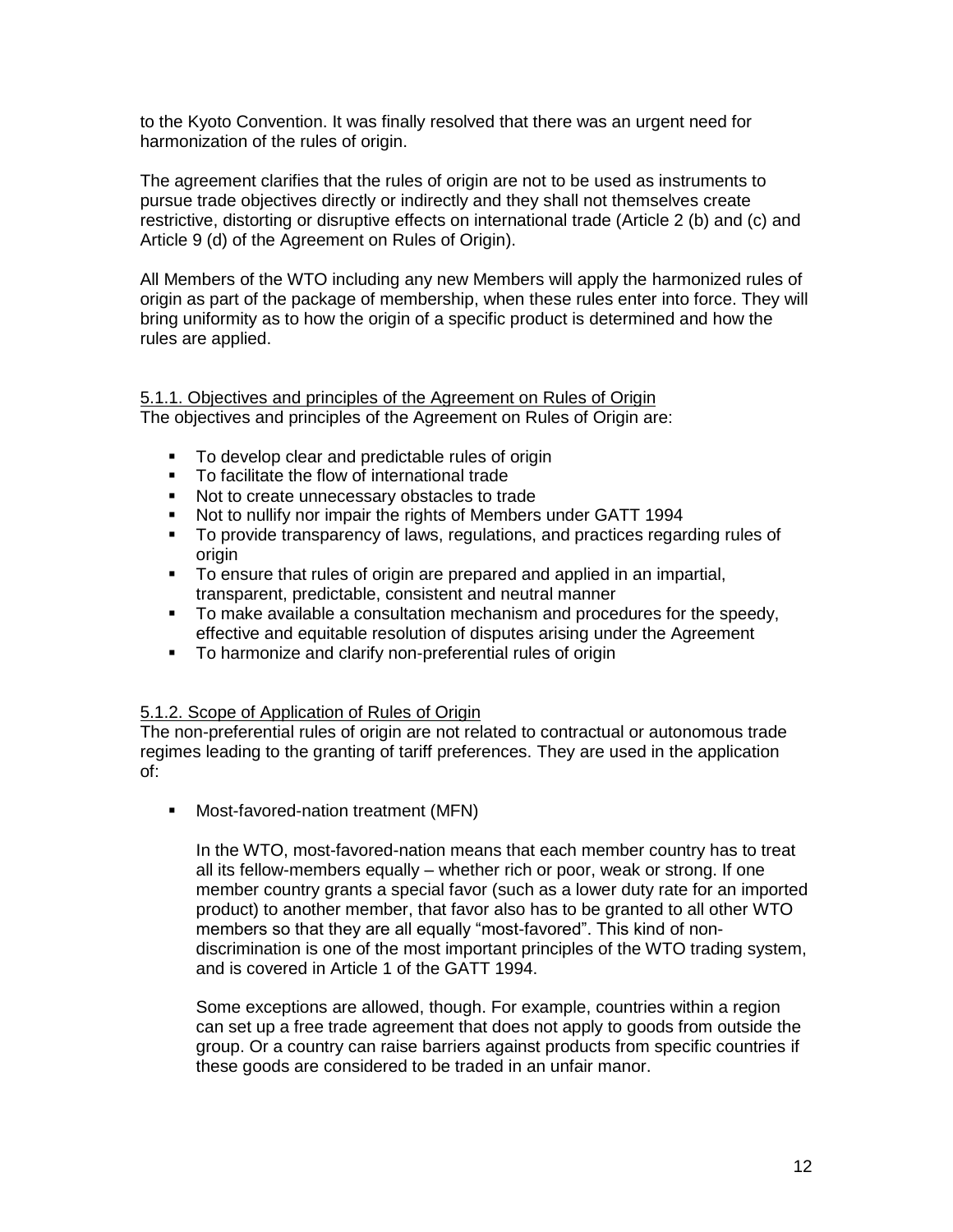**Anti-dumping and countervailing duties** 

Article VI of the GATT provides for the right of contracting parties to apply antidumping measures, i.e. measures against imports of a product at an export price below its normal value (usually below the price of the product in the domestic market of the exporting country) if such dumped imports cause injury to a domestic industry on the territory of the importing contracting party.

In order to offset or prevent dumping, a contracting party may levy on any dumped product an anti-dumping duty not greater in amount than the actual margin of dumping.

The term "countervailing duty" is a special duty levied for the purpose of offsetting any bounty or subsidy bestowed, directly or indirectly, upon the manufacture, production or export of any merchandise.

**Safeguard measures** 

Article XIX of the GATT 1994 allows a Member to take a safeguard action to protect a specific domestic industry from an unforeseen increase in imports of any product which is causing, or which is likely to cause, serious injury to the industry. The safeguard measure should be applied only to the extent necessary to prevent or remedy serious injury and to facilitate adjustment. Contrary to dumping, these imports are not defined as "unfair trade", but they are nevertheless causing injury to local industry.

**•** Origin marking requirements

Article IX of GATT 1994 stipulates that contracting parties shall co-operate with each other with a view to preventing the use of trade names in such manner as to misrepresent the true origin of a product, to the detriment of such distinctive regional or geographical names of products of the territory of a contracting party as are protected by its legislation. Whenever it is administratively practicable to do so, contracting parties should permit required marks of origin to be affixed onto the goods at the time of importation.

**Discriminatory quantitative restrictions or tariff quotas** 

Quantitative restrictions imposed as a result of safeguard measures should normally not reduce the quantities of imports below the annual average for the last three representative years for which statistics are available.

In principle, safeguard measures have to be applied irrespectively of the source. In cases in which a quota is allocated among supplying countries, the Member applying restrictions may seek agreement with other Members having a substantial interest in supplying the product concerned.

**Government procurement** 

Procurement of products and services by government agencies for their own purposes represents an important share of the total government expenditure and,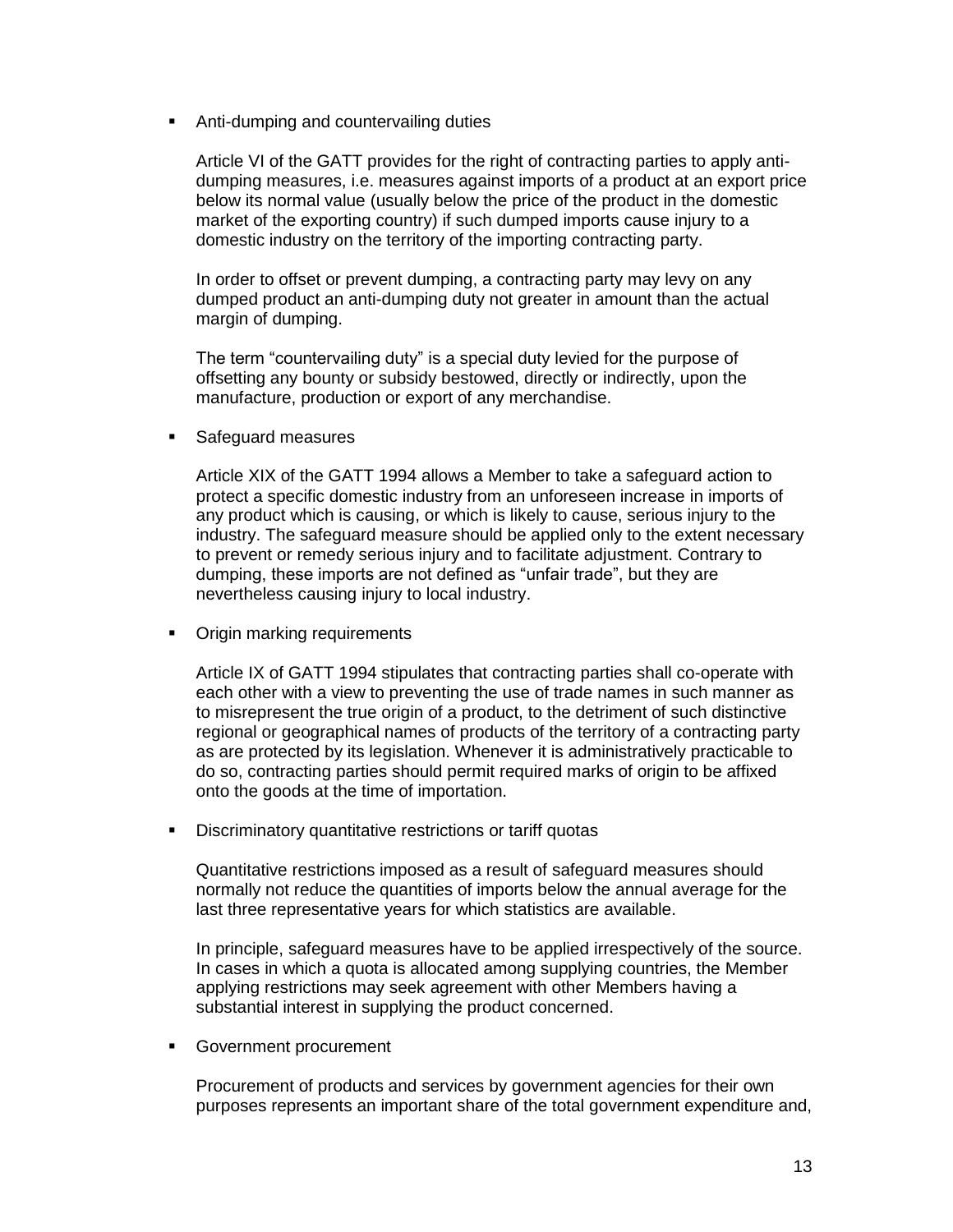thus, has a significant role in domestic economies. It is estimated that government procurement typically represents 10-15% of the gross domestic product (GDP) (it will be much more if local governments and all institutions controlled by the government are included). Any discriminatory government procurement procedures and practices can lead to distortions in international trade.

The Agreement on Government Procurement (1994) establishes an agreed framework of rights and obligations among its parties with respect to their national laws, regulations, procedures and practices in the area of government procurement. The cornerstone of the rules in the agreement is national treatment: foreign suppliers and foreign goods and services must be given no less favorable treatment in government procurement than national suppliers and goods and services. In other words, foreign suppliers must be given the same commercial opportunity to bid for a government contract as domestic suppliers.

**Trade statistics** 

In the field of international trade, there are close links between customs and statistical aspects. It is for this reason that in most countries the primary data used for the preparation of international trade statistics are taken from customs import or export documents, which means that the data are based on the national tariff classification system or the Harmonized System. The harmonized rules of origin which are devised on the premises of the Harmonized System provide further detailed information in complying trade statistics.

#### 5.1.3. Role of WTO and WCO in the Harmonization Work Programme

The international institutions carrying out the Harmonization Work Programme are the WTO Committee on Rules of Origin (CRO) which reports to the WTO Council for Trade in Goods, and the Technical Committee on Rules of Origin (TCRO) which was established under the auspices of the WCO to undertake the technical work related to the harmonization.

Membership of both Committees is limited to Members of the WTO. However, the TCRO admits as observers those WCO Members that are not WTO Members, as well as some international organizations including WTO, OECD, UNCTAD, the UN Statistical Division, the UN Law of the Sea Convention Secretariat and the International Chamber of Commerce.

#### 5.1.4. Harmonization Work Programme (HWP)

#### The initiation of the HWP

During the Uruguay Round, participating countries recognized the necessity to provide transparency of regulations and practices regarding rules of origin, in order to prevent unnecessary obstacles to the international trade flow.

The WTO Agreement on Rules of Origin lays down the work programme to harmonize non-preferential rules of origin within three years from the initiation, i.e. by 20 July 1998.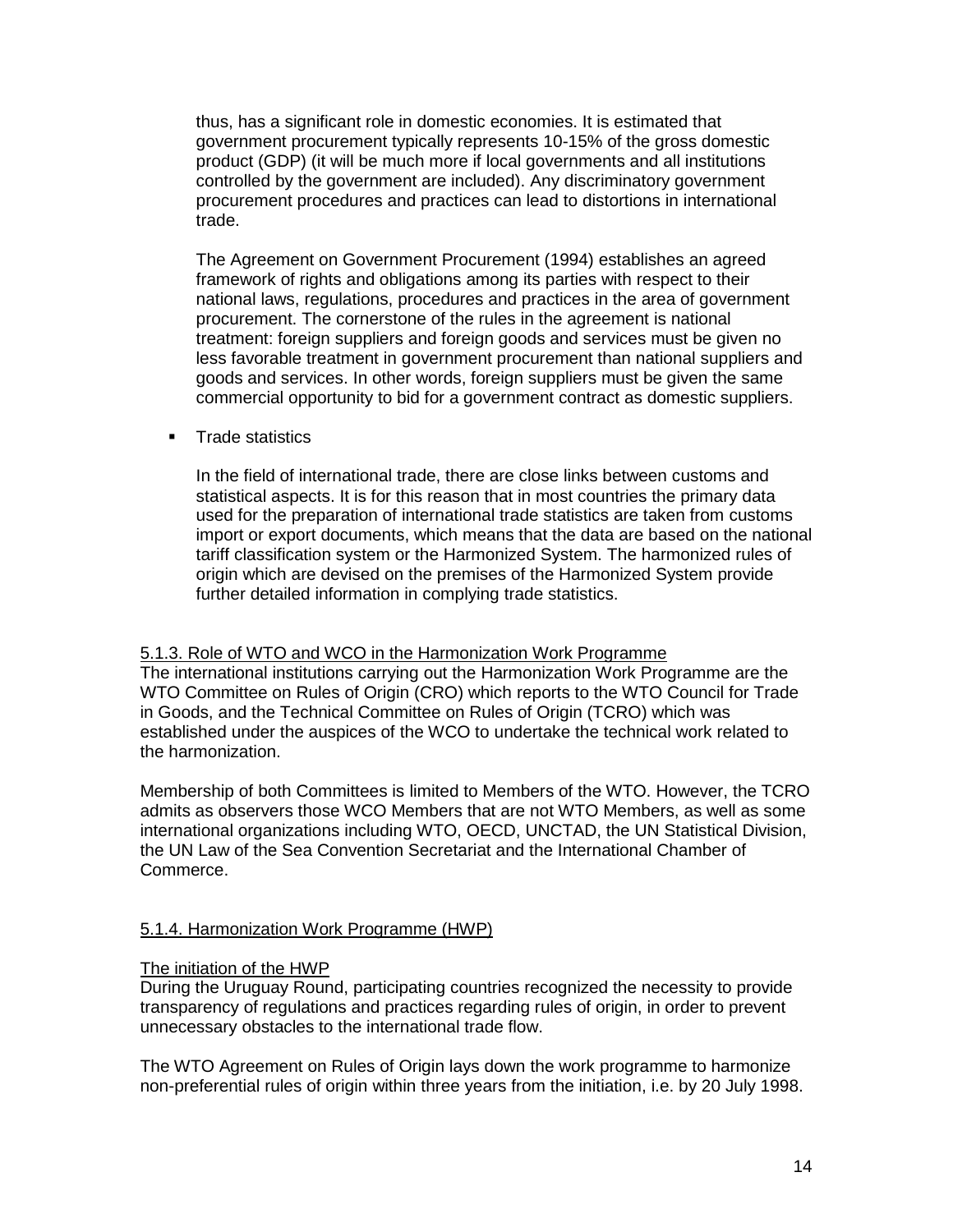Due to the complexity of many issues raised during the work, the intended time schedule in the agreement was extended several times. The negotiations are still on-going but without a formal deadline or time schedule.

## The Principles of the Harmonized Rules of Origin (HRO)

Article 9 of the agreement provides for the principles of the HRO as follows:

- the Harmonized Rules of Origin shall be applied equally for all purposes as set out in Article 1 of the agreement;
- the country of origin of a particular good is determined to be:
	- (a) either the country where the good has been wholly obtained or
	- (b) when more than one country is involved in the production of the goods, the country where the last substantial transformation has been carried out;
- the HRO shall be objective, understandable and predictable;
- the HRO shall not be used as instruments to pursue trade objectives directly or indirectly;
- the HRO shall not create restrictive, distorting or disruptive effects on international trade by themselves;
- the HRO shall be administrable in a consistent, uniform, impartial and reasonable manner;
- the HRO shall be coherent and based on a positive standard.

## 5.1.5. Architecture of the Agreement on Rules of Origin

The architecture and the content of the Agreement on Rules of Origin are as follows:

**Definitions** 

General Rule 1 - Harmonized System (is the basis for the product specific rules)

General Rule 2 - Determination of origin

General Rule 3 - Neutral elements

General Rule 4 - Packing and packaging materials and containers

General Rule 5 - Accessories and spare parts and tools

General Rule 6 - Minimal operations and processes

Appendix 1: Wholly Obtained Goods

- Rule 1: Scope of application
- Definitions 1(a) to (i) and 2
- Appendix 2: Product Specific Rules of Origin (Rules for determining the country of origin when the origin of the good is not determined under Appendix 1)
	- Rule 1: Determination of Origin (Provisions of this Rule applied in sequence, taking into account Rule 2 where applicable)
	- Rule 1 (a): The country of origin is the country in which the good is produced exclusively from originating materials;
	- Rules 1 (b) and (c): Primary Rules
	- Rules 1 (d) to (g): Residual Rules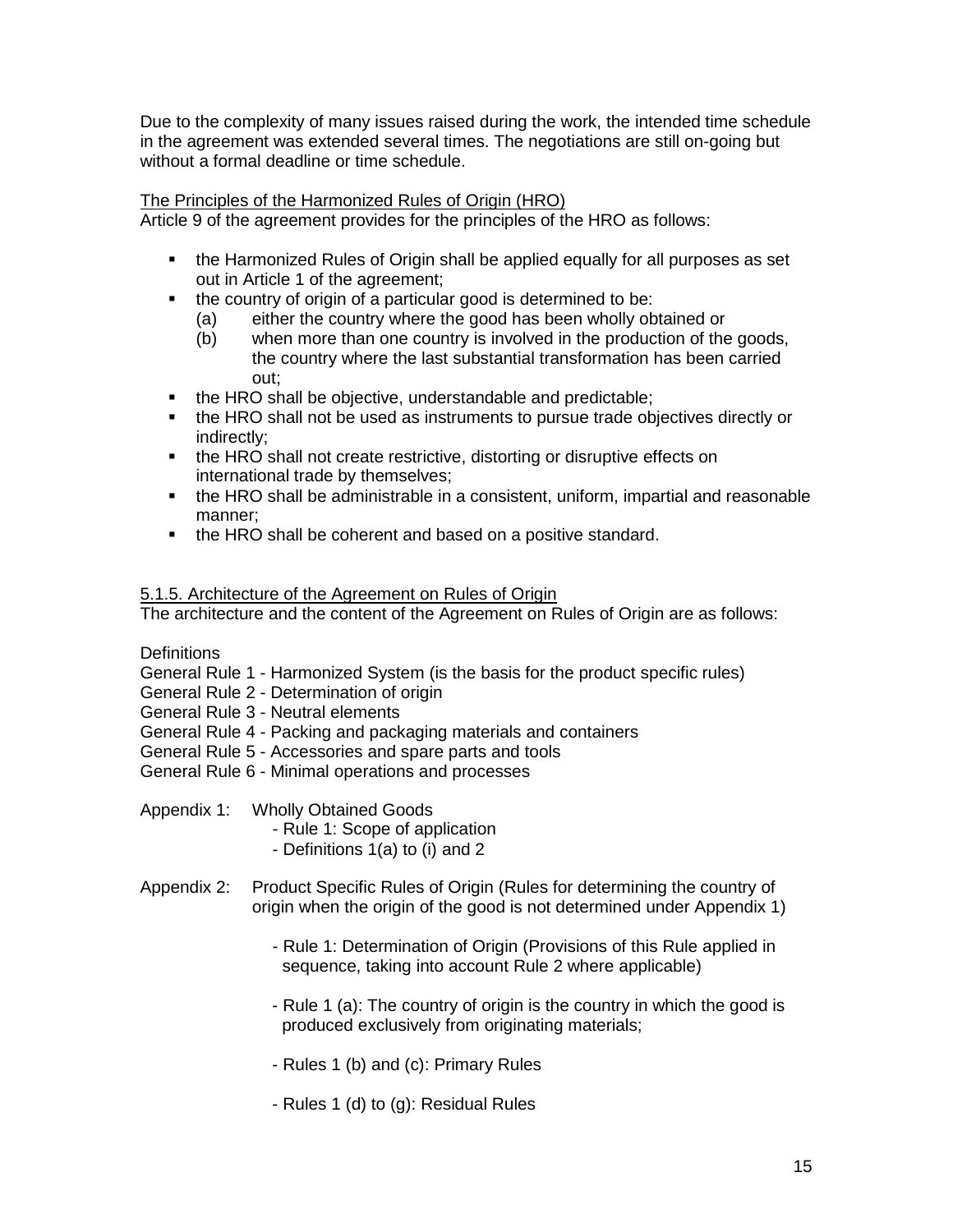- Rules 2 (a) to (g): Application of the Rules
- Terminology Guide
- Origin Criteria for HS Chapters 1 97 in matrices

# **6. Preferential rules of origin**

Preferential rules of origin are set out under the preferential trade arrangements, which facilitate trade from developing countries (within the frames of the General System of Preferences (GSP)) or between contracting parties (e.g. FTA, RTA) by offering a reduced or zero rate of duty to goods exported from beneficiary countries or contracting parties. To benefit from the preferential trade arrangements the goods exported must be originating in the beneficiary country or the contracting party.

Preferential trade arrangements include autonomous trade regimes (e.g. Generalized System of Preferences (GSP)) and contractual trade regimes (e.g., EPA, NAFTA, EFTA).

Preferential rules of origin are more restrictive than non-preferential ones. The theoretical reason for this is to prevent "trade deflection". Trade deflection involves transshipment of a good via a preference-holding country in order for the good upon import to obtain the preferential treatment available under a preferential trade agreement. Preferential rules of origin may serve as well other purposes than prevention against trade deflection. Principally they may act as non-tariff instruments of protection with domestic production requirements that are difficult to meet.

#### 6.1. Structure of the preferential Rules of Origin

Some of the basic elements of a preferential trade agreement are:

- **•** Origin criteria
- Direct consignment rule
- **Documentary evidence**
- **Prohibition of duty drawback**

#### 6.1.1. Origin criteria

The origin conferring criteria included in preferential trade agreements are:

- Wholly obtained goods definitions
- Substantial/sufficient transformation criteria (based on a change in tariff classification, value added (ad valorem percentages) or manufacturing or processing operations).

These criteria are further developed under point 4. The system is the same whether dealing with preferential or non-preferential rules, only the product specific rules themselves can be different, as the rules of origin are part of negotiations between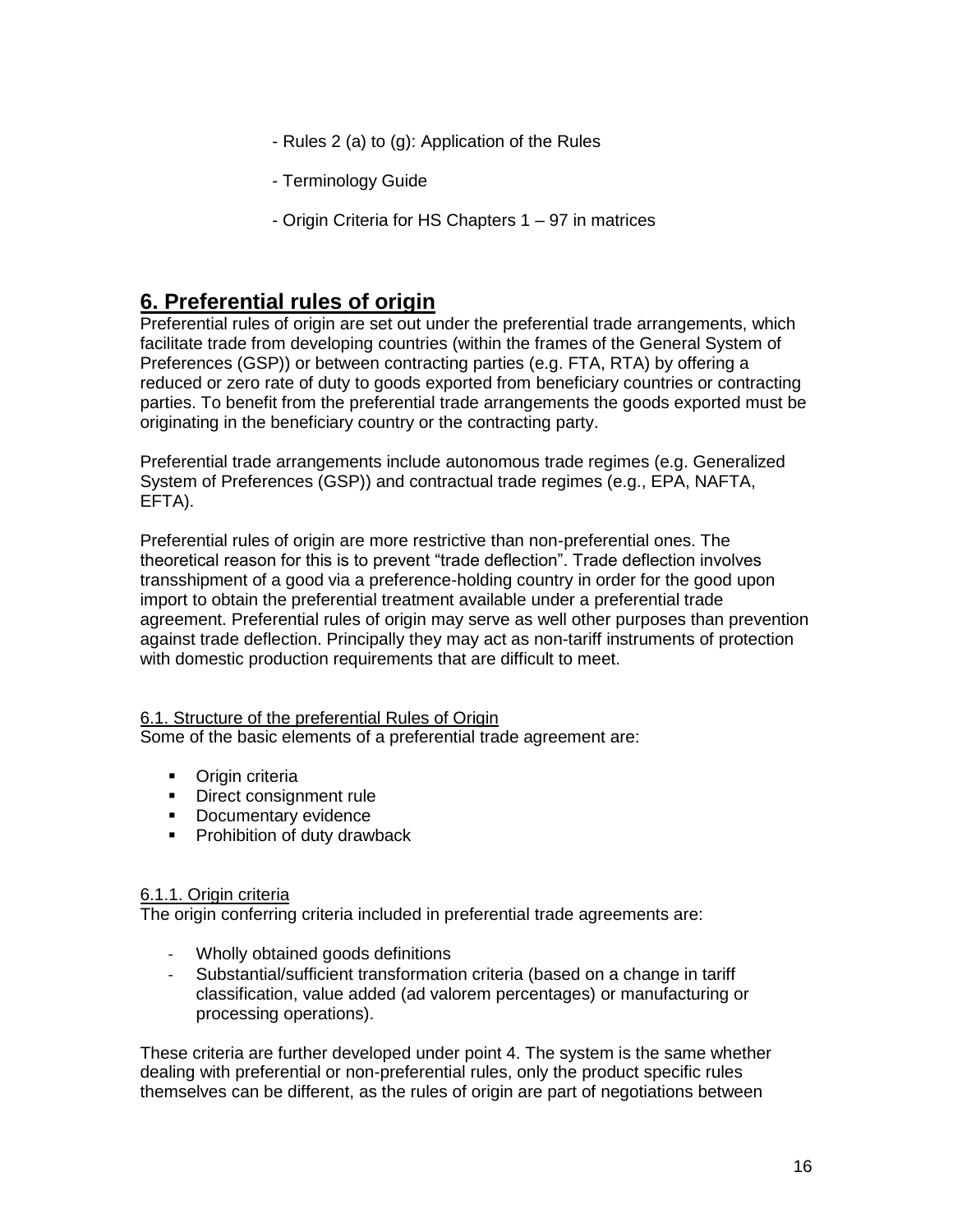parties and, thus, depend on the negotiation process and the consent/agreement of the contracting parties.

Some exceptions to substantial transformation criteria exist as well in the area of preferential origin:

- Several operations or processes are identified as "minimal operations or processes" and do not by themselves confer origin (see point 4.3.).
- The *de minimis* or tolerance rule permits a specific share of the value or volume of the final product to be non-originating without the final product loosing its originating status (see point 4.4.).
- Under "cumulation" rules, contracting parties to a preferential trade agreement or beneficiary countries under the GSP regimes may source non-originating raw materials or components from specified countries and count them as originating. There are three types of cumulation:
	- o Bilateral cumulation, where only raw material or components in the preference-granting country can be counted in this way,
	- o Diagonal cumulation, where raw materials or components from the preference-granting country and a list of other designated countries to which the same rules of origin apply can be counted, and
	- $\circ$  Full cumulation, where raw materials from all countries to which the same rules of origin apply can be counted.

Different types of cumulation can appear in one and the same preferential trade agreement, where each type would then apply to different countries.

### 6.1.2. Direct consignment rule

Most rules of origin require the direct consignment of goods, meaning that for a product to be eligible for origin treatment it must be transported directly from the place of production to its preferential destination.

The purpose of such a rule is primarily to ensure that the imported goods, in particular bulk cargo etc. whose identity is difficult to establish, are identical with the goods that left the exporting country and to reduce the risk of eligible goods being mixed with noneligible goods.

Provision is, however, made in most rules of origin that goods may be transported through territory other than that of their origin or final destination if this is justified, e.g. for geographical reasons and if the goods in question have remained under customs surveillance and have not entered into the commerce of the transit country. A certificate of non-manipulation from the transit country can be required in the country of destination.

#### 6.1.3. Documentary evidence

A documentary evidence of origin is required for a good to benefit from the preferential regimes. The evidence can be a certificate of origin issued by the competent authorities,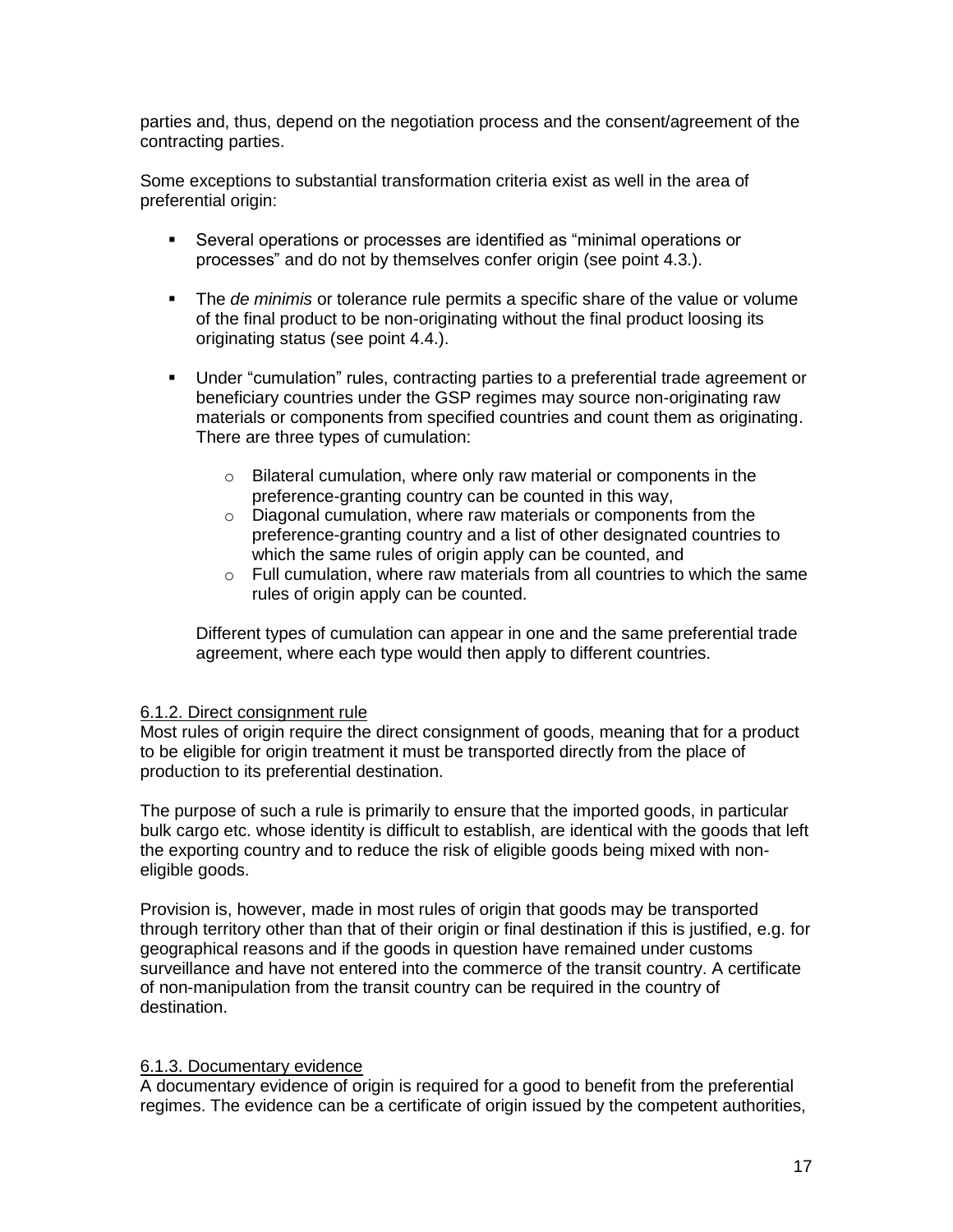a certified declaration of origin certified by a competent authority or an origin declaration made on a commercial document (e.g. invoice) by the manufacturer, producer, supplier, exporter, importer or other competent person.

The definition of the competent authority or person is clearly stipulated in the free trade agreements, as well as the general requirements, the procedure for the issue, the validity of the proof of origin and possible exemptions from proof of origin.

A more detailed description of documentary evidence is found under item 7.1.

## 6.1.4. Prohibition of duty drawback

Another aspect of the rules of origin in preferential trade agreements is that they are always accompanied by more or less restrictive administrative conditions. A frequent condition is a prohibition on beneficiary countries to provide their exporters with remission or exemption of import duties (duty drawback) on non-originating raw materials or components, where these enter into products benefiting from a preferential treatment when the final product is exported.

# **7. General common aspects**

## 7.1. Documentary evidence

Documentary evidence means a specific form/certificate or a declaration identifying a given product, in which the authority, manufacturer or other competent person certifies that the goods to which the certificate or declaration relates, originate in a specific country.

The Agreement on Rules of Origin does not mention documentary evidence.

The Revised Kyoto Convention, Specific Annex K, Chapter 2, deals with documentary evidence of origin. The Revised Kyoto Convention does not distinguish between nonpreferential and preferential origin and the definitions, principles and requirements stipulated in the Convention are, thus, relevant to both areas.

The documentary evidence is required for the application of:

- preferential customs duties,
- economic or trade measures, whether these are adopted unilaterally or under bilateral or multilateral agreements, or
- measures adopted for reasons of health or public order.

A certificate of origin is a specific form (a model of the form is annexed to Specific Chapter K of the Revised Kyoto Convention) in which the competent authority certifies expressly that the goods covered originate in a specific country. The competent authority may be the customs administration, a ministry (of trade, agriculture, commerce etc.), a chamber of commerce etc.

A certificate of origin can be electronic if this is provided for in the agreement and/or in legislation.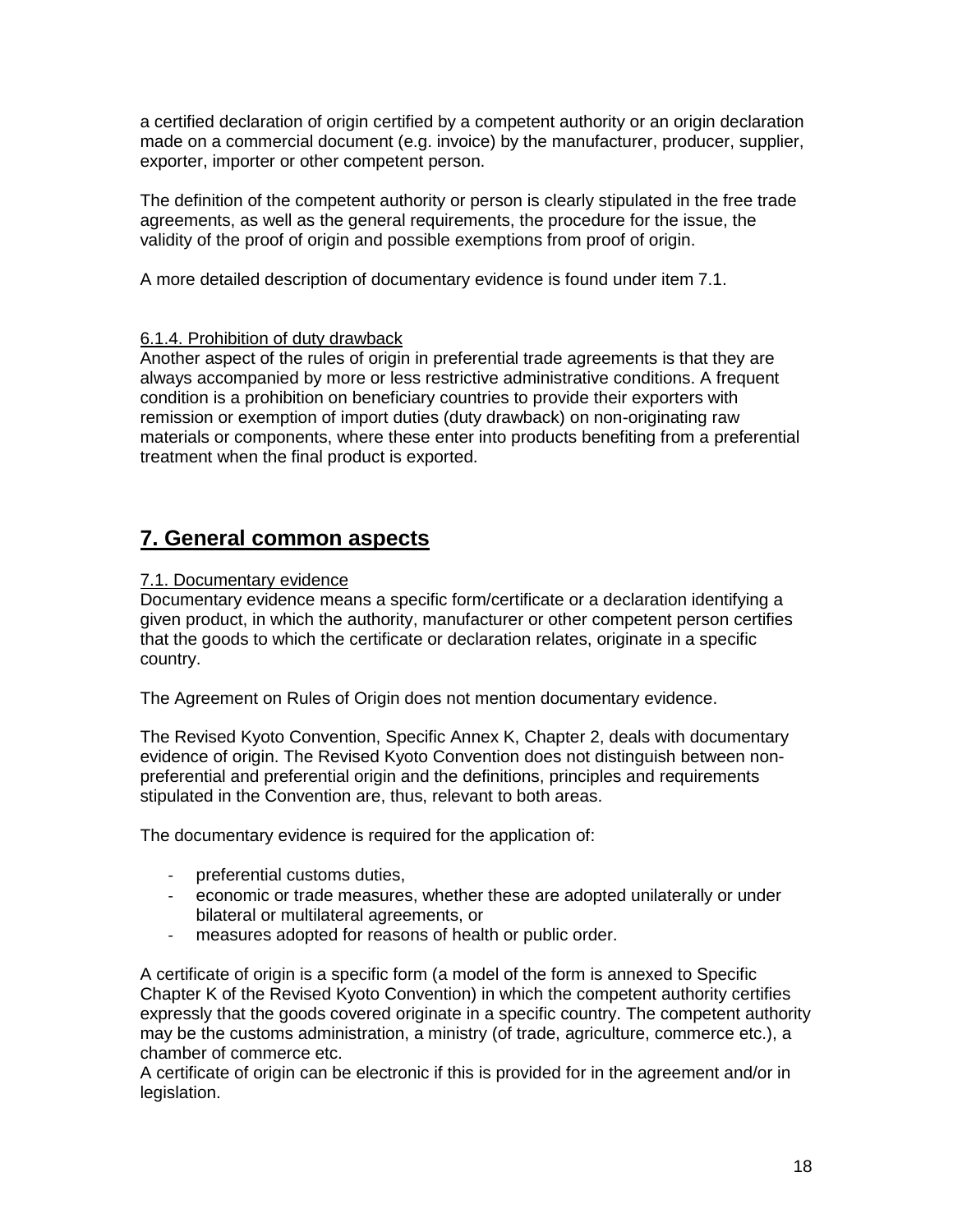A declaration of origin is an appropriate statement as to the origin of the goods made by the manufacturer, producer, supplier, exporter, importer or other competent person on the commercial invoice or any other document relating to the goods. In most agreements there are restrictions as to this self-certification which in some cases will require an approval from the competent (customs) authorities, a so-called approved exporter requirement.

A certified declaration of origin is a declaration of origin certified by a competent authority.

#### 7.2. Verification of proofs of origin and Administrative Assistance

The Chapter 3 of the Specific Annex K of the Revised Kyoto Convention deals with control of documentary evidence of origin. The contracting parties of a preferential trade agreement as well as the parties involved in trade relating to non-preferential rules of origin shall upon request provide administrative assistance for the control of the origin of goods. The principle of reciprocity governs the assistance, and the competent authority of the requested party shall only comply with the provisions if the competent authority of the requesting party would be able to furnish the assistance if the positions were reversed.

The competent authority in the importing country may request the competent authority in the exporting country (or the country in whose territory documentary evidence of origin has been established) to carry out a control of the proof of origin

- where there is reasonable doubts as to the authenticity of the document,
- where there is reasonable doubts as to the accuracy of the information in the document, or
- on a random basis (which shall be kept to a minimum necessary to ensure adequate control).

The Revised Kyoto Convention as well as the various preferential trade agreements set out the requirements for the verification requests.

The requested competent authority shall carry out the necessary controls and reply to the request by answering the questions put by the requesting competent authority as well as furnish any other information it may consider relevant.

The Revised Kyoto Convention as well as the various preferential trade agreements set out deadlines for requesting verification and deadlines for replying to a request for verification.

A request for control/verification by itself shall not prevent the release of the goods, provided that they are not subject to import prohibitions or restrictions and there is no suspicion of fraud.

According to the legislation of the importing and preference-granting country, goods can be released after payment of the preferential import duties or after payment of the MFN import duties. In the first case, the difference between the preferential rate and the MFN rate may be due in case of a negative reply to the verification request (this may be subject to an evaluation of the good faith of the importer). In the second case, the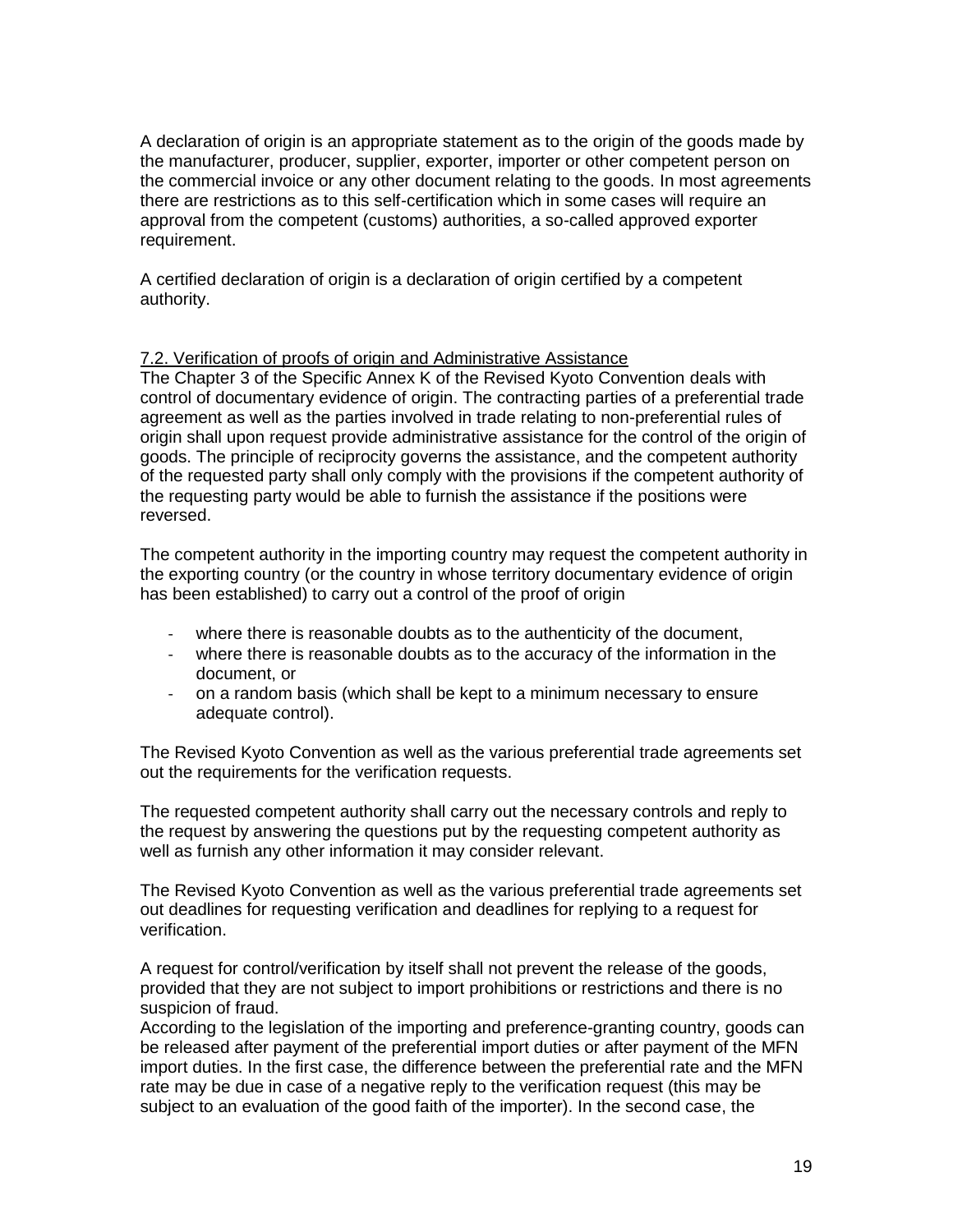difference between the two rates may be reimbursed in case of a positive answer to the verification request.

Sanctions relating to false documentary evidence depend on national legislation.

#### 7.3. Origin Fraud

Origin fraud falls within the area of commercial fraud. There is a high risk of fraud within the origin area because of the level of duties and because of the complexity of the rules of origin.

The reasons for fraud in origin are multiple:

- Obtaining illicit access to preferential duty rates via a false indication of the country of origin of the imported goods
- Evading quantitative restrictions in the importing country
- Evading import prohibitions on import of goods
- Avoiding anti-dumping or countervailing duties in the importing country. The good will in fact penetrate the market of the importing country and gain a commercial advantage.
- Illegally satisfying the documentary requirements laid down in the importing country.

There can be several authors of fraud, including:

- Brokers in order to keep or to attract customers with "good deals"
- Exporters on the demand of the importer to falsely claim preferential duty rates
- Exporters to abuse consumers in the importing country (if there is attraction for one determined origin)
- Exporters to avoid anti-dumping or countervailing duties and be able to sell at a good price
- Exporters to realize importation of goods normally subject to prohibitions or restrictions (quotas, sanitary or phyto-sanitary requirements etc.) in the country of destination.

Fraud can be discovered via physical checks of documents and/or goods, exchange of information between countries, information from trade associations, studies on cargo vessels itineraries or other traffic studies through statistical tools, studies on the internet etc.

Sanctions relating to fraud in origin depend on the national legislation both in the exporting and the importing country.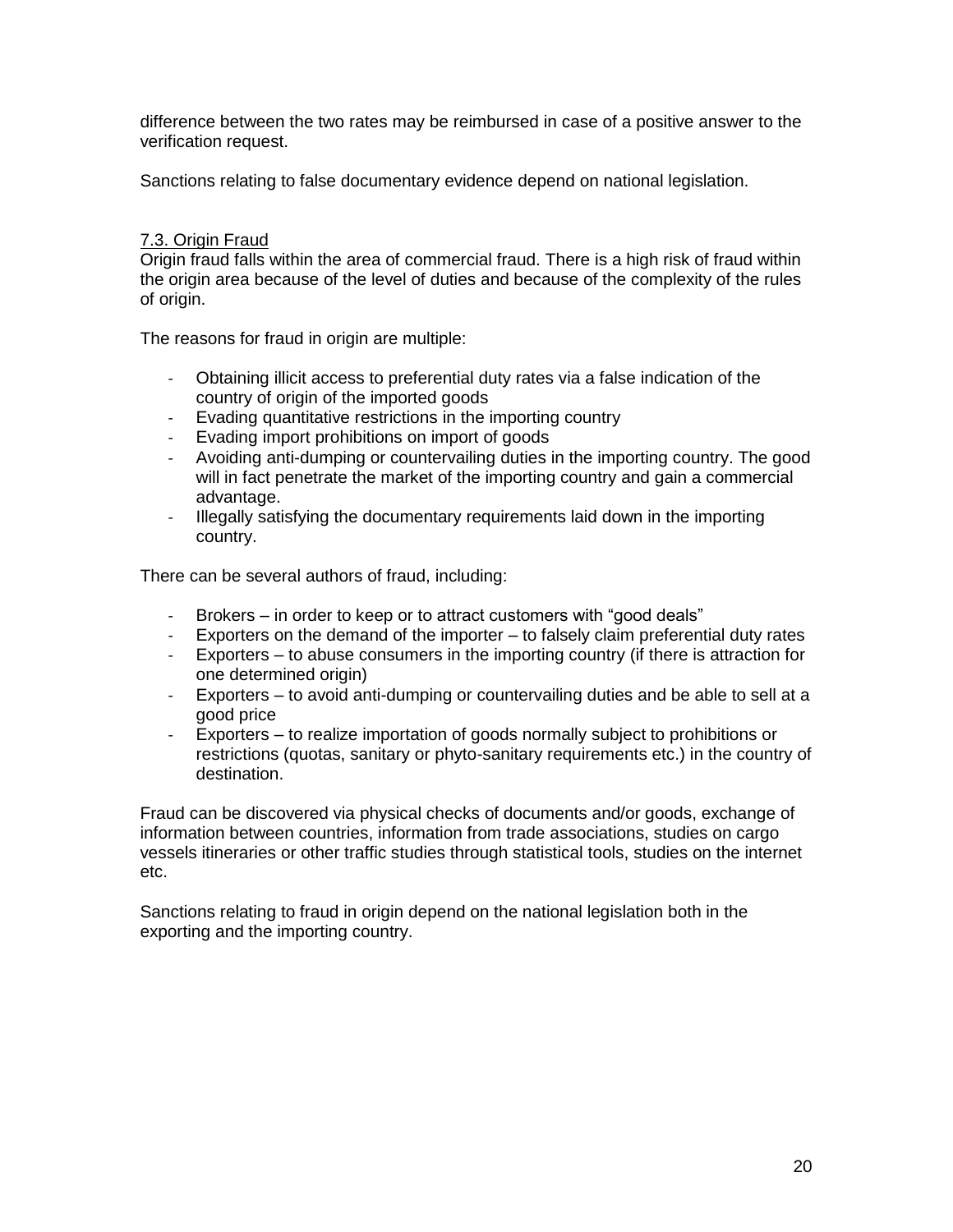#### Annexes

**Interaction between WTO and WCO**

#### **WTO:**